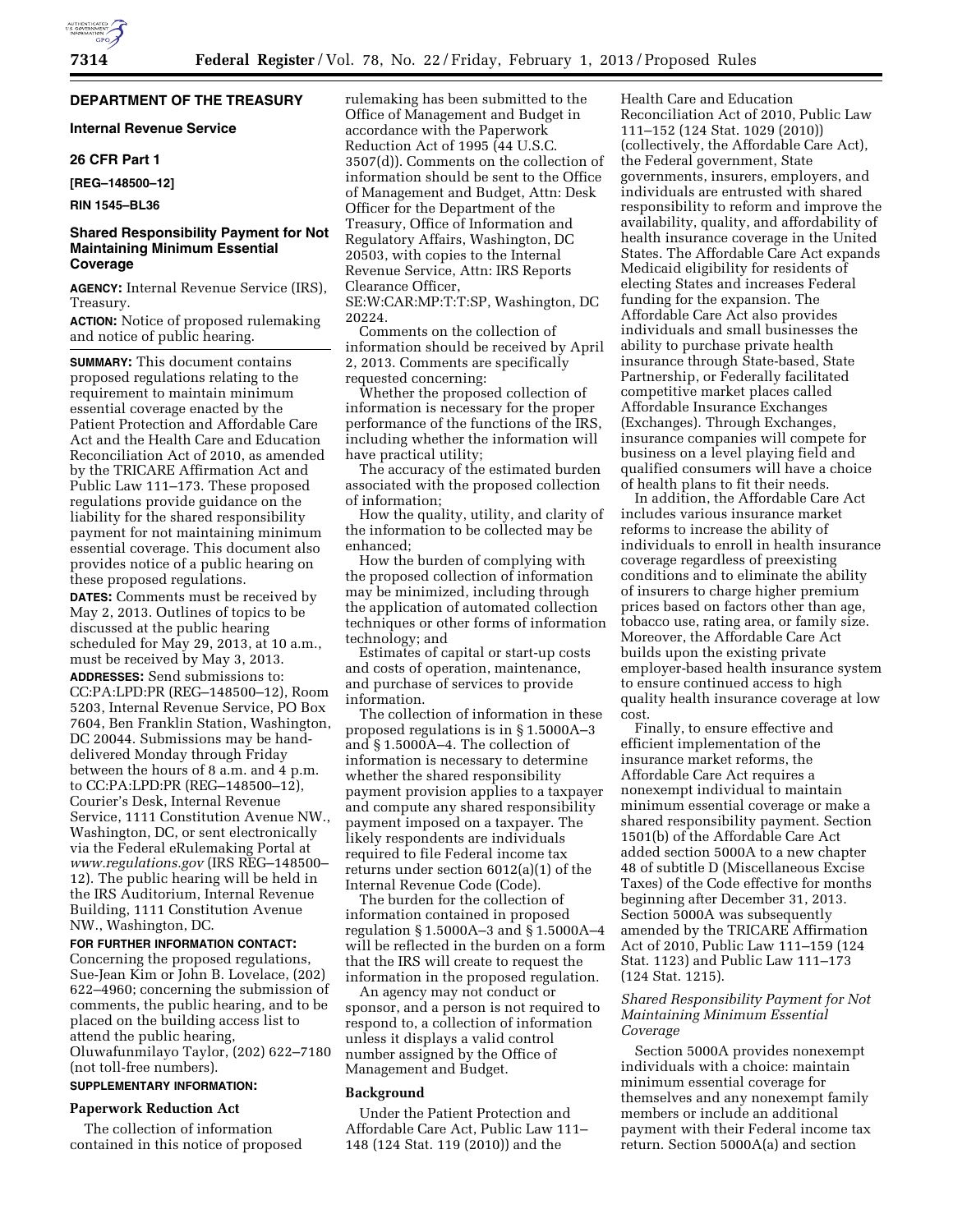5000A(b) provide that nonexempt individuals must have minimum essential coverage for each month beginning after December 31, 2013, or make an additional payment (the shared responsibility payment) with their Federal income tax return for the taxable year that includes such month. Under section 5000A(b)(3)(A), a taxpayer is liable for the shared responsibility payment if any nonexempt individual who may be claimed by the taxpayer as a dependent for a taxable year does not have minimum essential coverage in a month included in that taxable year. Married taxpayers filing a joint return for any taxable year are jointly liable for any shared responsibility payment imposed for the year.

### *Exempt Individuals*

Many individuals are exempt from the shared responsibility payment, including some whose religious beliefs conflict with acceptance of the benefits of private or public insurance and those who do not have an affordable health insurance coverage option available. Section 1311(d)(4)(H) of the Affordable Care Act (42 U.S.C. 18031(d)(4)(H)) directs Exchanges to issue to qualified individuals certificates of exemption from the requirement to maintain minimum essential coverage or the shared responsibility payment under section 5000A. Section 1411 of the Affordable Care Act (42 U.S.C. 18081) generally provides procedures for determining an individual's eligibility for various benefits relating to health coverage, including exemptions from the application of section 5000A. The Department of Health and Human Services and the Department of the Treasury are working in close coordination to release regulations and other guidance related to Exchanges.

On March 27, 2012, the Department of Health and Human Services released final regulations related to the establishment of, and the standards applicable to, Exchanges (45 CFR 155.10 and following sections (Exchange regulations)). Section 155.200(b) of the Exchange regulations directs an Exchange to issue exemption certificates in accordance with sections 1311(d)(4)(H) and 1411 of the Affordable Care Act (42 U.S.C. 18031(d)(4)(H), 18081). The Department of Health and Human Services is publishing proposed regulations detailing the standards by which Exchanges will issue certificates of exemption under section 5000A. Patient Protection and Affordable Care Act; Exchange Functions: Eligibility for Exemptions; Minimum Essential

Coverage Provisions (to be codified at 45 CFR 155.600 and following sections).

Section 5000A(d) and (e) describe individuals who are exempt from making the shared responsibility payment even if they do not have minimum essential coverage for a given month. Under section 5000A(d)(2)(A), an individual is exempt for a month for which an Exchange certifies that the individual is a member of a recognized religious sect or a division thereof described in section 1402(g)(1) and is an adherent of established tenets or teachings of that sect or division. Section 1402(g)(1) provides an exemption from self-employment tax for members of a qualified religious sect or division thereof. A qualified religious sect or division thereof described in section  $1402(g)(1)$  is a sect or division thereof that the Commissioner of Social Security finds: (1) has established tenets or teachings by reason of which its members and adherents are conscientiously opposed to acceptance of the benefits of any private or public insurance that makes payments in the event of death, disability, old age, or retirement or makes payments toward the cost of, or provides services for, medical care (including the benefits of any insurance system established by the Social Security Act); (2) maintains, and has maintained for a substantial period of time, a practice whereby its members make provision for its dependent members that is reasonable in view of their general level of living; and (3) has been in existence at all times since December 31, 1950.

Section 5000A(d)(2)(B) provides that an individual is exempt for a month that the individual is a member of a health care sharing ministry. A health care sharing ministry is an organization: (1) which is described in section 501(c)(3) and exempt from tax under section 501(a); (2) members of which share a common set of ethical or religious beliefs and share medical expenses among themselves in accordance with those beliefs, and regardless of the State in which a member resides or is employed; (3) members of which retain membership even after they develop a medical condition; (4) which has itself (or a predecessor of which has) been in existence at all times since December 31, 1999; (5) members of which have continuously and without interruption shared medical expenses since at least December 31, 1999; and (6) which conducts an annual audit performed by an independent certified public accounting firm in accordance with generally accepted accounting principles the report of which is made

available to members of the public upon request.

Section 5000A(d)(3) provides that an individual is exempt for a month that the individual is neither a citizen or national of the United States nor an alien lawfully present in the United States.

Section 5000A(d)(4) provides that an individual is exempt for a month that the individual is incarcerated, except for incarceration pending the disposition of charges.

Section 5000A(e)(1) provides that an individual is exempt for a month for which the individual lacks access to affordable minimum essential coverage. For this purpose, an individual lacks access to affordable coverage if the individual's required contribution (determined on an annual basis) for minimum essential coverage exceeds a percentage (8 percent for 2014) of the individual's household income for the most recent taxable year for which the Secretary of Health and Human Services, in consultation with the Secretary, determines information is available.

In general, section  $5000A(c)(4)(B)$ defines a taxpayer's *household income*  as the sum of the taxpayer's modified adjusted gross income and the modified adjusted gross income of any other member of a taxpayer's family (that is, individuals for whom the taxpayer properly claims a deduction under section 151 (relating to the personal exemption deduction)) who are required to file a Federal income tax return. Under section 5000A(c)(4)(C), *modified adjusted gross income* means adjusted gross income (within the meaning of section 62) increased by amounts excluded from gross income under section 911 and tax-exempt interest a taxpayer receives or accrues in the taxable year. Unlike section 36B(d)(2)(B), modified adjusted gross income for purposes of section 5000A does not include Social Security benefits that are not includable in gross income. For purposes of determining the affordability of minimum essential coverage under section 5000A(e)(1), the taxpayer's household income is increased by the portion of the required contribution made through a salary reduction arrangement and excluded from gross income.

For purposes of determining household income, a taxpayer's family includes all individuals for whom the taxpayer properly claims a personal exemption deduction under section 151 for the taxable year. *See also* § 1.36B– 1(d). Taxpayers may claim a personal exemption deduction for themselves, a spouse, and each of their dependents.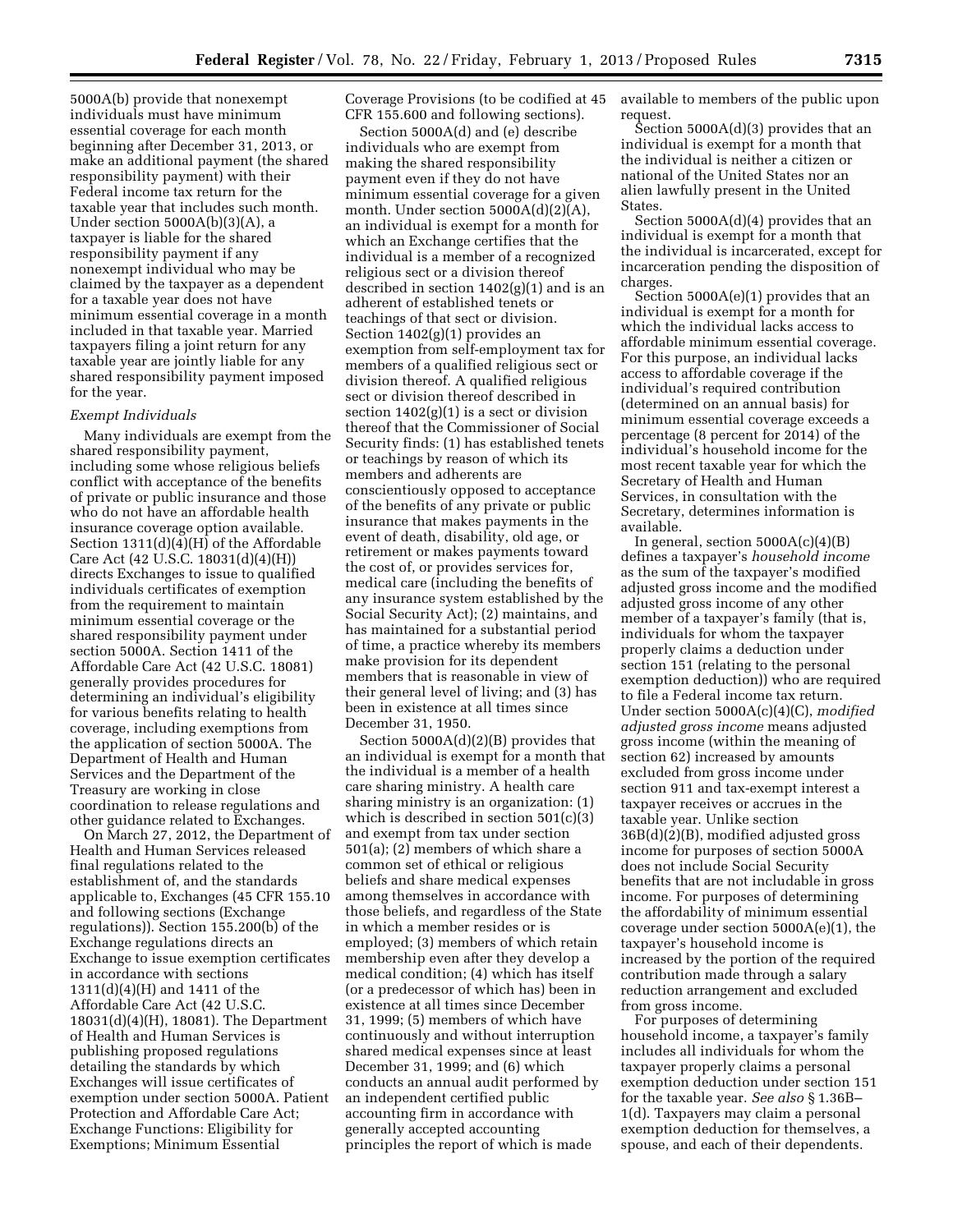Section 152 provides that a taxpayer's dependent may be a qualifying child or qualifying relative, including an unrelated individual who lives with the taxpayer.

For an employee eligible to purchase coverage under an eligible employersponsored plan, the required contribution for purposes of the exemption under section 5000A(e)(1) is the employee's share of the annual premium for self-only coverage. For an individual eligible to purchase coverage under an eligible employer-sponsored plan because the individual is related to an employee, the determination of whether the individual's coverage is affordable is made by reference to the employee's required contribution. For all individuals who are ineligible to purchase coverage under an eligible employer-sponsored plan, the required contribution is the annual premium for the lowest cost bronze plan available on the Exchange where the individual lives reduced by the credit allowable under section 36B for the taxable year (determined as if the individual enrolled in a plan through such Exchange for the entire taxable year).

Section 5000A(e)(2) provides that an individual is exempt for a month included in a calendar year if the individual's household income for the most recent taxable year for which information is available is less than the amount of gross income specified in section 6012(a)(1) for the taxpayer. Section 6012(a)(1) provides, for each filing status, gross income thresholds above which individuals are required to file Federal income tax returns.

As described in this preamble, income-based exemptions under section 5000A(e)(1) and section 5000A(e)(2) rely upon household income for the most recent taxable year that the Secretary of Health and Human Services, after consultation with the Secretary of Treasury, determines information is available. The Secretary of Health and Human Services, after consultation with the Secretary of the Treasury, determined that the household income for these exemptions that is available and relevant is the household income for the year for which an exemption is being claimed. See section III.A.3.b. of the preamble to Patient Protection and Affordable Care Act; Exchange Functions: Eligibility for Exemptions; Minimum Essential Coverage Provisions (to be codified at 45 CFR 155.600 and following sections, and 45 CFR 156.600 and following sections). The determination by the Secretary of Health and Human Services is reflected in the proposed regulations.

Section 5000A(e)(3) provides that an individual is exempt for a month that the individual is a member of an Indian tribe as defined in section 45A(c)(6). Section 45A(c)(6) describes certain Federally recognized Indian tribes (including any qualified Alaska Native village or regional or village corporation). The Federally recognized Indian tribes are listed in Indian Entities Recognized and Eligible to Receive Services from the United States Bureau of Indian Affairs, 75 FR 60810 (Oct. 1, 2010), as supplemented by 75 FR 661124 (Oct. 27, 2010), or its successor.

Under section 5000A(e)(4), an individual is exempt for a month the last day of which occurs in a period when the individual does not have minimum essential coverage for a continuous period of less than three months (a short coverage gap). The length of a gap in coverage is determined without regard to the calendar years in which months in the gap occur. If an individual has more than one short coverage gap in a calendar year, the exemption applies only to the earliest short coverage gap. Section 5000A(e)(4) authorizes the Secretary to issue regulations that provide for collecting the shared responsibility payment in cases where gaps in coverage straddle more than one taxable year.

Section 5000A(e)(5) provides that an individual is exempt for a month that the Exchange determines, in accordance with guidance promulgated by the Secretary of Health and Human Services, the individual suffered a hardship that prevented the individual from obtaining coverage under a qualified health plan. The Department of Health and Human Services is proposing rules on the criteria for application of the hardship exemption. Patient Protection and Affordable Care Act; Exchange Functions: Eligibility for Exemptions; Minimum Essential Coverage (to be codified at 45 CFR 155.605(g)).

### *Computation of Shared Responsibility Payment*

Under section 5000A(c), the amount of the shared responsibility payment for any taxable year is generally the sum of monthly penalty amounts for all months in the taxable year in which any nonexempt individual for whom the taxpayer is liable under section 5000A(b) did not have minimum essential coverage. The shared responsibility payment amount for any taxable year may not exceed an amount equal to the national average premium for bronze-level qualified health plans

offered through Exchanges for the applicable family size involved.

The monthly penalty amount for a month is equal to  $\frac{1}{12}$  of the greater of the following amounts: (1) The flat dollar amount or (2) the percentage of income. The flat dollar amount is the lesser of the following amounts: (a) the sum of the applicable dollar amounts for all nonexempt individuals without minimum essential coverage for whom the taxpayer is liable or (b) 300 percent of the applicable dollar amount. The applicable dollar amount is \$95 for 2014, \$325 for 2015, and \$695 for 2016, and will be increased for calendar years beginning after 2016 by a cost-of-living adjustment. If a nonexempt individual has not attained the age of 18 as of the beginning of a month, the applicable dollar amount for that individual is onehalf of the regular applicable dollar amount.

The percentage of income is calculated as the excess of the taxpayer's household income over the taxpayer's Federal income tax return filing threshold under section 6012(a)(1), multiplied by a percentage figure. The percentage figure is 1 percent for taxable years beginning in 2014, 2 percent for taxable years beginning in 2015, and 2.5 percent for taxable years beginning after 2015.

## *Minimum Essential Coverage*

Section 5000A(f) defines *minimum essential coverage* as one of the following: (1) Coverage under a specified government sponsored program, (2) coverage under an eligible employer-sponsored plan, (3) coverage under a health plan offered in the individual market within a State, (4) coverage under a grandfathered health plan, and (5) other health benefits coverage that the Secretary of Health and Human Services, in coordination with the Secretary, recognizes for purposes of section 5000A(f).

Under section  $5000A(f)(1)(A)$ , specified government sponsored programs include the following: (1) The Medicare program under part A of title XVIII of the Social Security Act, (2) the Medicaid program under title XIX of the Social Security Act, (3) the Children's Health Insurance Program (CHIP) under title XXI of the Social Security Act, (4) medical coverage under chapter 55 of title 10, United States Code, including the TRICARE program, (5) veterans health care programs under chapter 17 or 18 of title 38, as determined by the Secretary of Veterans Affairs, in coordination with the Secretary of Health and Human Services and the Secretary of Treasury, (6) a health plan under section 2504(e) of title 22 relating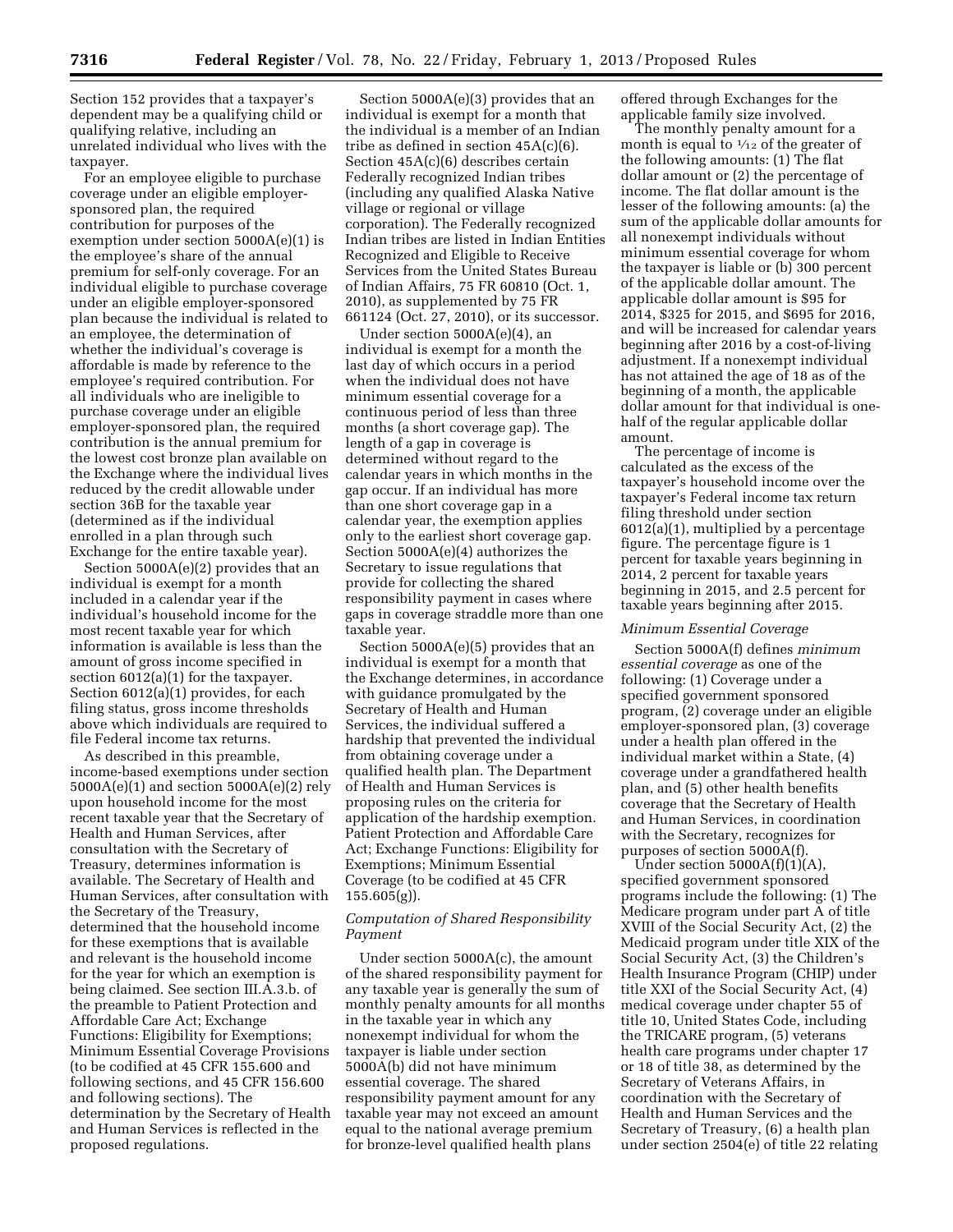to Peace Corps volunteers, and (7) the Nonappropriated Fund Health Benefits Program of the Department of Defense, established under section 349 of the National Defense Authorization Act for Fiscal Year 1995, Public Law 103–337 (10 U.S.C. 1587 note).

Under section 5000A(f)(2), an eligible employer-sponsored plan is, with respect to an employee, a group health plan or group health insurance coverage offered by an employer to the employee that is: (1) a governmental plan, within the meaning of section 2791(d)(8) of the Public Health Service Act, or (2) any other plan or coverage offered in the small or large group market within a State. An eligible employer-sponsored plan also includes a grandfathered health plan offered in a group market.

Under section 1251 of the Affordable Care Act (42 U.S.C. 18011), a grandfathered health plan is a group health plan or health insurance coverage that provided coverage as of the enactment date of the Affordable Care Act (March 23, 2010) or in which an individual was enrolled as of that date. *See also* § 54.9815–1251T(a) (providing guidance regarding grandfathered health plans).

As described in this preamble, the Department of Health and Human Services, in coordination with the Treasury Department, may designate other health benefits coverage as minimum essential coverage. The Department of Health and Human Services is proposing a regulation that provides criteria and a process by which other types of coverage may be designated as minimum essential coverage. Patient Protection and Affordable Care Act; Exchange Functions: Eligibility for Exemptions; Minimum Essential Coverage Provisions (to be codified at 45 CFR 156.600 and following sections).

Under section 5000A(f)(3), health coverage that consists of coverage of certain excepted benefits specified in section 2791(c) of the Public Health Service Act (42 U.S.C. 300gg–91(c)) is not minimum essential coverage. There are four categories of excepted benefits. The first category includes accidental death and dismemberment coverage, disability insurance, general liability insurance, automobile liability insurance, workers' compensation, credit-only insurance (for example, mortgage insurance), and coverage for employer-provided on-site medical clinics. *See* 42 U.S.C. 300gg–91(c)(1). The second category of excepted benefits includes limited-scope dental or vision benefits, long-term care benefits, and benefits provided under certain health flexible spending

arrangements. *See* 42 U.S.C. 300gg–  $91(c)(2)$ . The third category of excepted benefits includes, but only if offered under a policy, certificate, or contract of insurance separate from, and not coordinated with, any group or individual health plan maintained by the same plan sponsor, coverage only for a specified disease or illness (for example, cancer-only policies) or fixed indemnity insurance (for example, a policy that pays a fixed dollar amount, such as \$100, per day of hospitalization or illness regardless of the amount of medical expense incurred). *See* 42 U.S.C. 300gg–91(c)(3). The last category of excepted benefits includes, but only if offered under a policy, certificate, or contract of insurance separate from the primary health coverage, Medicare supplemental polices (also known as Medigap or MedSupp insurance), TRICARE supplemental policies, and similar supplemental coverage to coverage under a group health plan. *See*  42 U.S.C. 300gg–91(c)(4).

Under section 5000A(f)(4), an individual is treated as having minimum essential coverage for a month: (1) if the individual is a bona fide resident of a United States possession for the month or (2) if the month occurs during any period described in section  $911(d)(1)(A)$  or section  $911(d)(1)(B)$  that is applicable to the individual. Section  $911(d)(1)(A)$  is applicable to a citizen of the United States who has a tax home outside the United States and is a bona fide resident of a foreign country or countries during an uninterrupted period that includes an entire taxable year. For example, an individual who resides abroad for an entire calendar year is treated as having minimum essential coverage for each month of that calendar year regardless of whether the individual has health coverage of any type. Section  $911(d)(1)(B)$  is applicable to a U.S. citizen or U.S. resident (within the meaning of section 7701(b)) who has a tax home outside the United States and is present in a foreign country or countries for at least 330 full days during a period of 12 consecutive months. In general, an individual who meets either of the foregoing residency requirements under section 911(d)(1) is treated as a qualified individual for purposes of section 911 and may elect to exclude certain foreign earned income and housing costs from gross income.

### *Administration and Procedure*

Under section 5000A(b)(2), an individual liable for the shared responsibility payment under section 5000A must report the payment with

the individual's Federal income tax return for the taxable year including the month or months for which the payment is owed.

Under section 5000A(g)(1), the shared responsibility payment is payable upon notice and demand by the Secretary. The shared responsibility payment is generally assessed and collected in the same manner as an assessable penalty under subchapter B of chapter 68 (sections 6671 through 6725). Unlike the assessable penalties, however, the Secretary may not file notice of lien or levy on the taxpayer's property for failing to pay the assessed shared responsibility payment. Further, a taxpayer may not be subject to criminal prosecution or penalty for failing to pay the assessed shared responsibility payment in a timely manner.

### **Explanation of Provisions**

*1. Maintenance of Minimum Essential Coverage and Liability for Shared Responsibility Payment* 

The proposed regulations provide that, for a month, a nonexempt individual must either have minimum essential coverage or pay the shared responsibility payment.

#### a. Coverage for a Month

The proposed regulations provide that, for any calendar month, an individual is treated as having minimum essential coverage if the individual is enrolled in and entitled to receive benefits under a program or plan that is minimum essential coverage for at least one day during the month.

b. Liability for Shared Responsibility Payment

#### i. Liability for Dependents

Under section 5000A(b)(3)(A), if an individual with respect to whom the shared responsibility payment is imposed for a month is another individual's dependent (as defined in section 152) for the taxable year including that month, the other individual is liable for the shared responsibility payment for the dependent. The proposed regulations clarify that a taxpayer is liable for the shared responsibility payment imposed with respect to any individual for a month in a taxable year for which the taxpayer may claim a personal exemption deduction for the individual (that is, the dependent) for that taxable year. Whether the taxpayer actually claims the individual as a dependent for the taxable year does not affect the taxpayer's liability for the shared responsibility payment for the individual.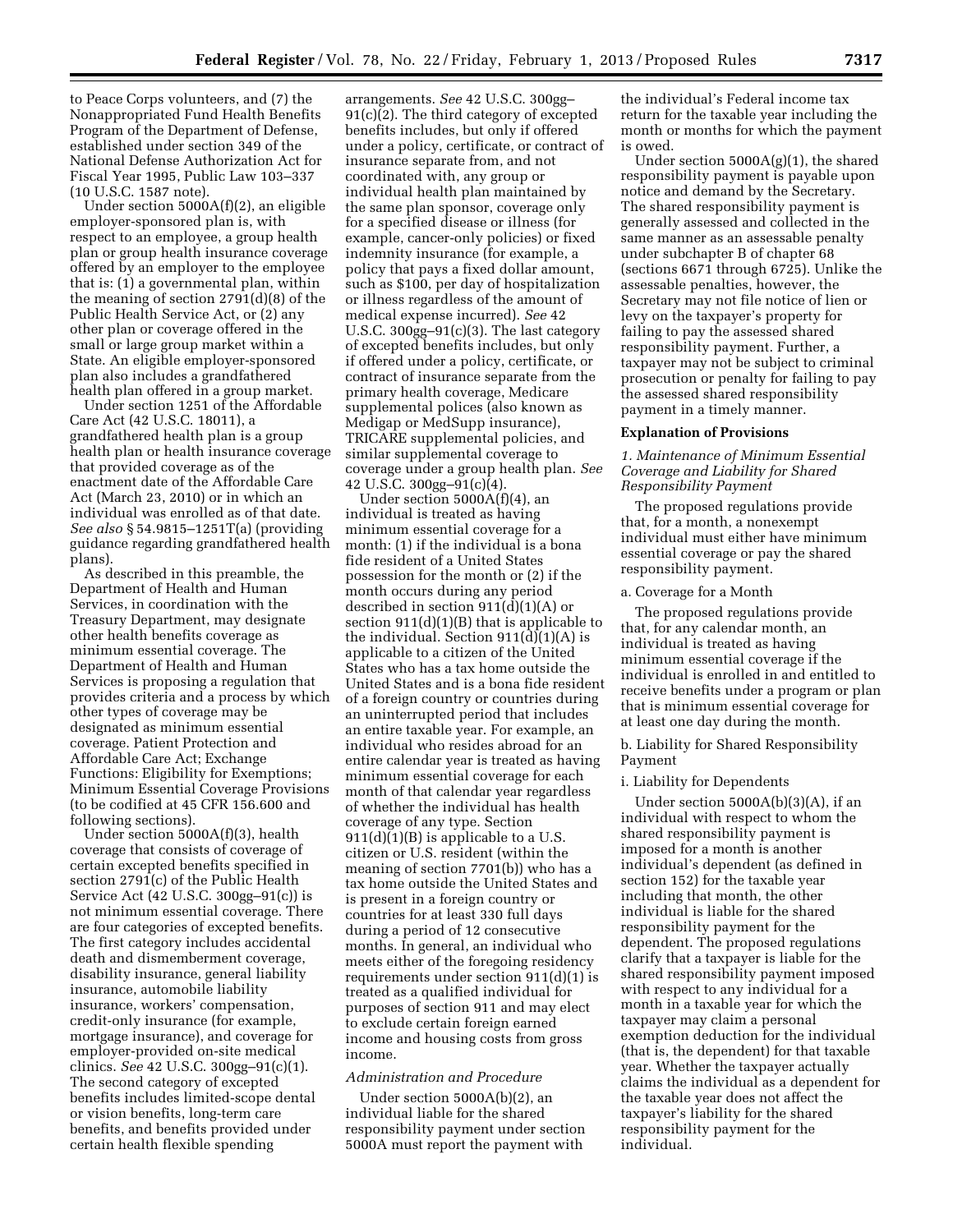The proposed regulations provide special rules for determining liability for the shared responsibility payment attributable to individuals who are adopted or placed in foster care during a taxable year. If a taxpayer legally adopts a child and is entitled to claim the child as a dependent under section 151 for the taxable year when the adoption occurs, the taxpayer is not liable for a shared responsibility payment attributable to the child for the months before the adoption. Conversely, if a taxpayer who is entitled to claim a child as a dependent under section 151 for the taxable year places the child for adoption during the year, the taxpayer is not liable for a shared responsibility payment attributable to the child for the months after the adoption.

The proposed regulations define *shared responsibility family* to include all individuals for whom a taxpayer (including a spouse, if married filing jointly) is liable for the shared responsibility payment. The proposed regulations clarify that a taxpayer who is an exempt individual remains liable for a shared responsibility payment imposed for a nonexempt dependent who does not have minimum essential coverage.

### ii. Joint Liability

Section 5000A(b)(3)(B) provides that, if an individual for whom the shared responsibility payment is imposed for a month files a joint return for the taxable year including that month, the individual and the individual's spouse are jointly liable for the shared responsibility payment. The proposed regulations clarify that whether one spouse is an exempt individual does not affect the joint liability of the two spouses for the shared responsibility payment.

### *2. Minimum Essential Coverage*

### a. Government Sponsored Programs

Section  $5000A(f)(1)(A)$  specifies several government sponsored programs as providing minimum essential coverage by referring to the Federal law authorizing a particular program. In most cases, the relevant law describes a single program or a discrete portion of a larger program. For example, section  $5000A(f)(1)(A)(i)$  lists Part A of the Medicare program under title XVIII of the Social Security Act. However, in some cases, the relevant law establishes programs with limited coverage. For instance, some of the programs under title XIX of the Social Security Act do not provide a scope of benefits comparable to the primary Medicaid program under the same title. In

addition, the Secretary of Veterans Affairs, in coordination with the Secretaries of Health and Human Services and Treasury, determined that only certain health care programs under chapter 17 or 18 of title 38, United States Code provide comprehensive benefits. The programs with limited coverage are similar to coverage consisting of excepted benefits that is not minimum essential coverage under section 5000A(f)(3). Accordingly, the proposed regulations identify limited benefit programs under title XIX of the Social Security Act that are not minimum essential coverage and specify comprehensive health care programs under chapter 17 or 18 of title 38, United States Code, that are minimum essential coverage.

### b. Eligible Employer-Sponsored Plans

### i. In General

Section 5000A(f)(2) defines *eligible employer-sponsored plan,* for an employee, as a group health plan or group health insurance coverage offered by an employer to the employee that is either of the following: (1) A governmental plan (within the meaning of section 2791(d)(8) of the Public Health Service Act (PHSA) (42 U.S.C. 300gg–91(d)(8)) or (2) any other plan or coverage offered in the small or large group market within a State. The terms *group health plan* and *group health insurance coverage* are not defined in section 5000A. However, section 5000A(f)(5) provides that any term used in section 5000A that is also used in title I of the Affordable Care Act has the same meaning as when used in that title.

Section 1301(b)(3) of the Affordable Care Act (42 U.S.C. 18021(b)(3)) provides that *group health plan* has the same meaning as in section 2791(a) of the PHSA (42 U.S.C. 301gg–91(a)(1)). Section 2791(a) of the PHSA provides that *group health plan* means an employee welfare benefit plan (as defined in section 3(1) of the Employee Retirement Income Security Act of 1974 (ERISA) (29 U.S.C. 1002(1)) to the extent that the plan provides medical care (as defined in section 2791(a)(2) of the PHSA and including items and services paid for as medical care) to employees and their dependents directly or through insurance, reimbursement, or otherwise. Section 3(1) of ERISA defines *employee welfare benefit plan* as any plan, fund, or program established or maintained by an employer or by an employee organization, or by both, to the extent that the plan, fund, or program is established or maintained for the purpose of providing for its

participants or their beneficiaries, through the purchase of insurance or otherwise, various benefits, which may include medical, surgical, or hospital care or benefits.

Group health plans within the meaning of section 1301(b)(3) of the Affordable Care Act (42 U.S.C. 18021(b)(3)) include both insured health plans and self-insured health plans. Accordingly, a self-insured group health plan is an eligible employer-sponsored plan.

### ii. Continuation and Retiree Coverage

Employers are required to offer certain former employees continuation coverage under Federal or State law. Many employers offer health benefits coverage to retired employees. Under the PHSA and ERISA, group health plans and employee welfare benefit plans, respectively, include plans offered to former employees. Accordingly, the proposed regulations clarify that coverage provided by an employer to a former employee, including coverage under the Consolidated Omnibus Budget Reconciliation Act of 1985 (COBRA), Public Law 99–272 (100 Stat. 82), and retiree health coverage, qualifies as coverage under an eligible employersponsored plan.

### c. Other Health Benefits Coverage

Under section  $5000A(f)(1)(E)$ , the Secretary of Health and Human Services, in coordination with the Secretary of the Treasury, may designate other health benefits coverage as minimum essential coverage. The Department of Health and Human Services is proposing rules providing standards for determining whether certain other types of health insurance coverage constitute minimum essential coverage and procedures for plan sponsors to follow for a plan to be identified as minimum essential coverage under section 5000A. Patient Protection and Affordable Care Act; Exchange Functions: Eligibility for Exemptions; Minimum Essential Coverage Provisions (to be codified at 45 CFR 156.600 and following sections).

#### *3. Exempt Individuals*

### a. In General

The term *applicable individual* is used in section 5000A to describe an individual who is subject to the minimum essential coverage provision under section 5000A(a). Section 5000A(d)(2) through section 5000A(d)(4) describe one category of individuals who are not applicable individuals for purposes of section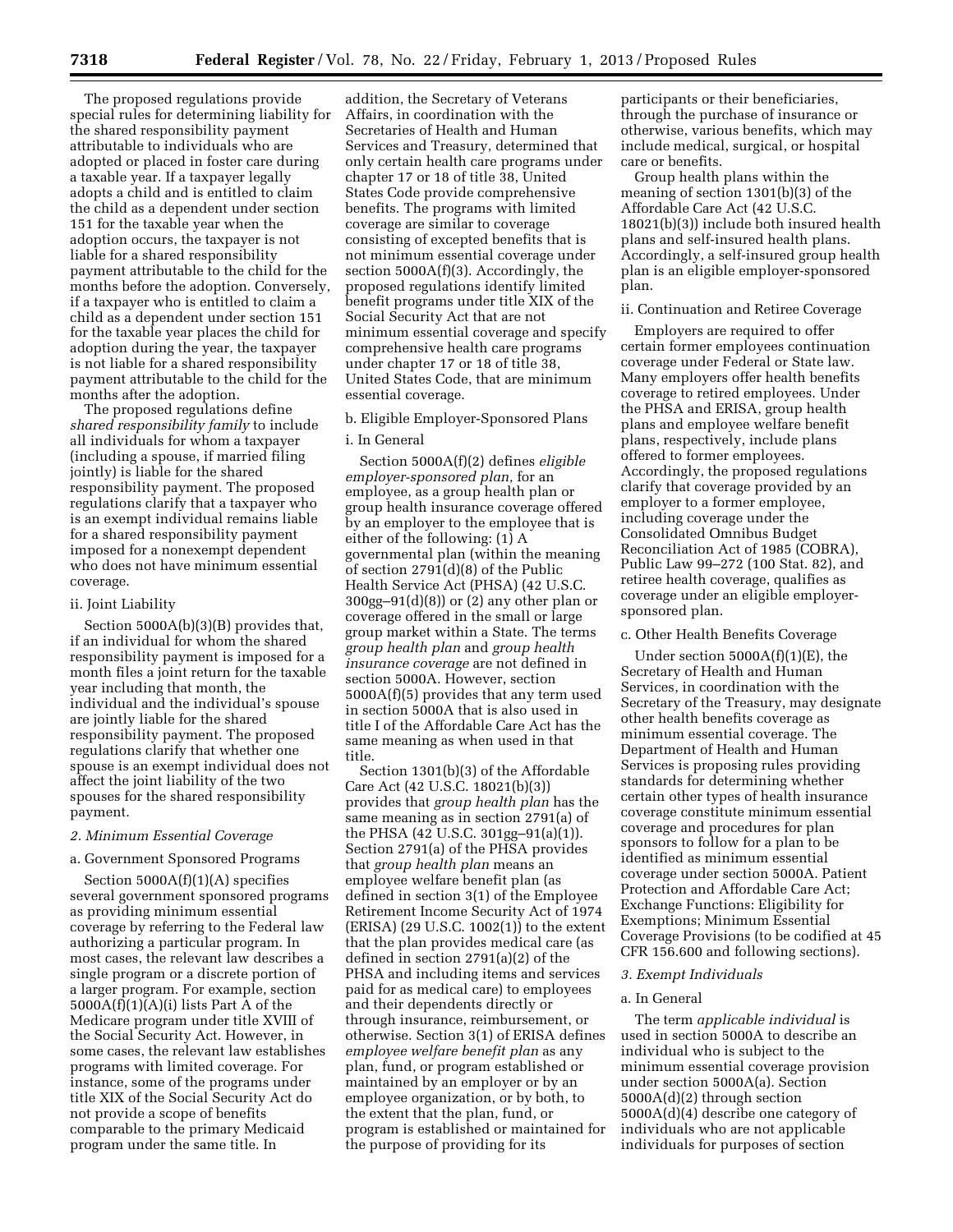5000A. Section 5000A(e)(1) through 5000A(e)(5) describe another category of individuals who are exempt from liability for the shared responsibility payment imposed under section 5000A(b). Although the two categories are distinct in the statute, the consequence for individuals described in either category is the same: individuals in both categories are not subject to the shared responsibility payment for not maintaining minimum essential coverage. Accordingly, the proposed regulations refer to all individuals described in section 5000A(d)(2), (d)(3), or (d)(4), or section 5000A(e)(1), (e)(2), (e)(3), (e)(4), or (e)(5), as *exempt individuals.* For a month, a nonexempt individual is any individual who is alive for the entire month and is not an exempt individual for the month.

The proposed regulations provide that, in general, an individual is treated as an exempt individual for a month if the individual is an exempt individual for at least one day in the month. In the case of certain individuals who are nonresident aliens (as defined in section  $7701(b)(1)(B)$ , individuals whose household income falls below the return filing threshold, and individuals who experience short coverage gaps, the proposed regulations provide rules on how to determine whether an individual is exempt for a particular month. An individual is exempt for all months included in a taxable year when the individual is a nonresident alien. In the case of an individual whose household income falls below the return filing threshold for a taxable year, the individual is exempt for all months in the taxable year. In the case of an individual experiencing a coverage gap, the individual is exempt for a month included in the first short coverage gap in a calendar year.

### b. Members of Recognized Religious Sects or Divisions

Under section 5000A(d)(2)(A), an individual is exempt for a month that the individual has in effect a religious conscience exemption certification. Only an Exchange may grant a religious conscience exemption certification. Individuals who are members of a recognized religious sect or division thereof described in section 1402(g)(1) and who are adherents of the established tenets or teachings of the sect or division are eligible to receive a religious conscience exemption certification.

### c. Exempt Noncitizens

The proposed regulations clarify that an individual who is not a citizen or national of the United States is exempt

for a month if the individual is not lawfully present in the United States in that month within the meaning of 45 CFR 155.20 (referring to lawful immigration status within the United States). In addition, an individual who is not a citizen or national of the United States is treated as not lawfully present in the United States for a month in a taxable year if the individual is a nonresident alien as defined in section 7701(b)(1)(B) for that taxable year.

### d. Incarcerated Individuals

Section 5000A(d)(4) provides that an individual is exempt for a month for which the individual is incarcerated (other than incarceration pending the disposition of charges). The proposed regulations clarify that an individual confined for at least one day in a jail, prison, or similar penal institution or correctional facility after the disposition of charges is exempt for the month that includes the day.

## e. Individuals Who Cannot Afford Coverage

Section 5000A(e)(1)(A) provides that an individual is exempt for a month for which the individual does not have access to affordable minimum essential coverage. For this purpose, an individual does not have access to affordable coverage for a month if the individual's required contribution (determined on an annual basis) for coverage for the month exceeds 8 percent of the taxpayer's household income for the taxable year. Under section  $5000A(e)(1)(D)$ , for any plan year beginning after 2014, the 8 percent figure is replaced by the percentage figure that the Secretary of Health and Human Services determines reflects the excess of the rate of premium growth between the preceding calendar year and 2013 over the rate of income growth for the same period.

For purposes of determining affordability of coverage, in accordance with section  $5000A(e)(1)(A)$ , the proposed regulations require that the taxpayer's household income be increased by the portion of the required contribution made through a salary reduction arrangement and excluded from gross income. In many cases, information on the excluded amount may not be available to the IRS or to the employee. Comments are requested on practicable ways, if any, in which the required adjustment to household income may be made with the information available under sections 6051, 6055, 6056, or other provisions of the Code.

i. Individuals Eligible for Minimum Essential Coverage Under an Eligible Employer-Sponsored Plan

A. Eligibility for Coverage Under an Eligible Employer-Sponsored Plan

If an individual is eligible for coverage under an eligible employersponsored plan, whether as an employee or as an individual related to an employee, the individual's qualification for the lack of affordable coverage exemption is determined solely by reference to the cost of coverage under the eligible employersponsored plan. The proposed regulations clarify that an employee or related individual is treated as eligible for coverage under an eligible employersponsored plan for each month included in the plan year if the employee or related individual could have enrolled in the plan for that month during an open or special enrollment period.

The proposed regulations also clarify that an employed individual who is eligible for coverage under an eligible employer-sponsored plan offered by the individual's employer is not treated as eligible as a related individual for coverage under a plan offered by the employer of another employed individual. Thus, if two or more members of a family are employed and their respective employers offer selfonly and family coverage under eligible employer-sponsored plans, each employed individual determines the affordability of coverage using the premium for the self-only coverage offered by the individual's employer. Neither individual may determine the affordability of coverage using the premium for family coverage offered by the other individual's employer. In these cases, each employed individual's self-only coverage may be treated as affordable, even though the aggregate cost of covering all employed individuals may exceed 8 percent of the family's household income. The Department of Health and Human Services is proposing rules that would permit families in these circumstances to qualify for the hardship exemption described in section 5000A(e)(5). Patient Protection and Affordable Care Act; Exchange Functions: Eligibility for Exemptions; Minimum Essential Coverage Provisions (to be codified at 45 CFR 155.605(g)).

The proposed regulations provide that *employee* includes a former employee. Thus, an individual eligible to enroll in retiree coverage under a group health plan that is an eligible employersponsored plan as defined in section 5000A(f)(2) is treated as eligible to purchase minimum essential coverage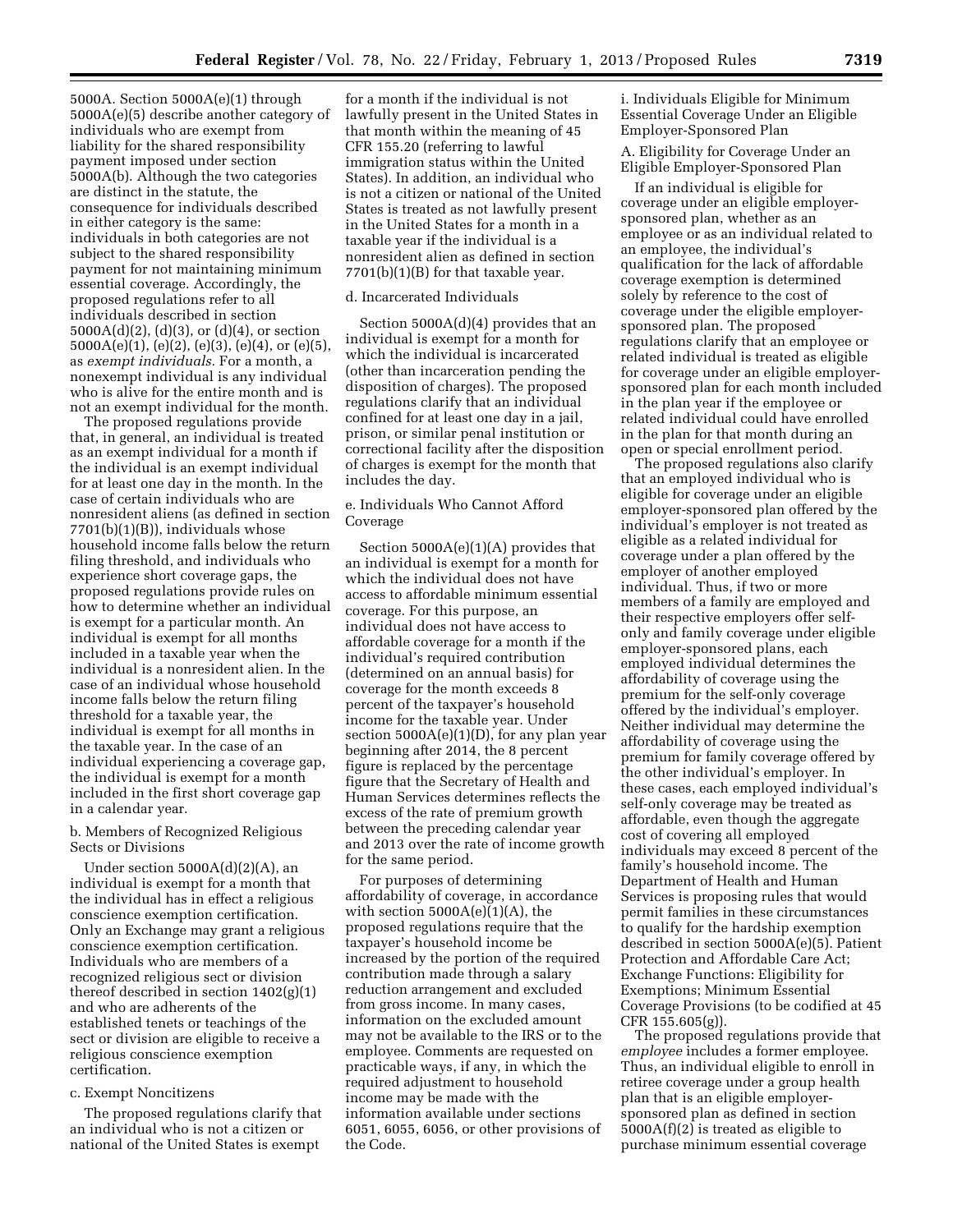under an eligible employer-sponsored plan under the same rules applicable to current employees. The treatment of former employees is consistent with other provisions of the Code, the PHSA, and ERISA that apply to group health plans of employers.

In addition, the proposed regulations provide that an individual eligible to enroll in continuation coverage required under Federal law, such as COBRA, or a comparable State law is eligible to purchase minimum essential coverage under an eligible employer-sponsored plan only if the individual enrolls in the coverage. This treatment of former employees eligible for continuation coverage is consistent with the rules provided in § 1.36B–2(c)(3)(iv).

B. Required Contribution for Employees Eligible for Coverage Under an Employer-Sponsored Plan

Section 5000A(e)(1)(B)(i) provides that, in the case of an employee eligible to purchase minimum essential coverage through an eligible employersponsored plan, the required contribution is the portion of the annualized premium that the individual would pay (without regard to whether paid through salary reduction or otherwise) for self-only coverage. The proposed regulations clarify that, for an employee eligible for coverage under an eligible employer-sponsored plan, the required contribution is the portion of the annual premium that the employee would pay for the lowest cost self-only coverage.

C. Required Contribution for a Related Individual Eligible for Coverage Under an Eligible Employer-Sponsored Plan

Section 5000A(e)(1)(C) provides that, in the case of a related individual eligible to purchase minimum essential coverage under an eligible employersponsored plan because of the individual's relationship with an employee, the related individual's affordability determination is made by reference to the employee's required contribution. The proposed regulations provide that a related individual is an individual who is eligible for coverage under an eligible employer-sponsored plan because of a relationship to an employee and for whom a personal exemption deduction under section 151 is properly claimed on the employee's Federal income tax return. For example, an employee's spouse is treated as a related individual if the spouse files a joint return with the employee and is eligible for employer-sponsored coverage only under the plan offered to the employee. An individual who is eligible to enroll in an eligible

employer-sponsored plan by reason of a relationship to an employee, but who is not claimed as a dependent by the employee, is not treated as a related individual. For purposes of section 5000A, the unclaimed dependent's household income is independently determined.

The proposed regulations clarify that if an employee or related individual is eligible to enroll in an eligible employer-sponsored plan, any eligibility for other coverage (for example, government sponsored minimum essential coverage) is disregarded for purposes of the exemption for lack of affordable coverage.

The proposed regulations further clarify that the required contribution for a related individual's coverage is determined by reference to the premium for the lowest cost coverage under the eligible employer-sponsored plan in which the employee and all related individuals who are included in the employee's family and not otherwise exempt are eligible to enroll. Thus, the required contribution for a spouse and claimed dependents (who are not otherwise exempt) is the premium that the employee would pay for the lowest cost coverage covering the employee, the spouse, and the claimed dependents. The required contribution for self-only coverage under an eligible employer-sponsored plan may cost less than 8 percent of household income, while the required contribution for family coverage under the same employer plan may cost more than 8 percent of household income. In such a case, the employee is not exempt under section 5000A(e)(1), while the employee's spouse and claimed dependents are exempt.

Finally, some individuals who are claimed as dependents by a taxpayer may not be eligible for coverage under the taxpayer's eligible employersponsored plan. The affordability of coverage for these individuals is determined in the manner that applies to them individually. Thus, if a taxpayer is not allowed to enroll a niece who is the taxpayer's dependent in the taxpayer's eligible employer-sponsored plan, the required contribution for the niece is not determined by reference to the cost of coverage under the plan. Instead, unless the niece is eligible for coverage under another eligible employer-sponsored plan, her required contribution is determined under the rules applicable to individuals eligible only to purchase coverage in the individual market.

ii. Individuals eligible only to purchase coverage in the individual market

Section 5000A(e)(1)(B)(ii) defines the term *required contribution* for an individual eligible only to purchase coverage in the individual market. The proposed regulations clarify that, for any individual who is not an employee or related individual eligible for minimum essential coverage under an eligible employer-sponsored plan, the required contribution is the premium for the lowest cost bronze plan available in the individual market through the Exchange serving the rating area where the individual resides, reduced by the maximum amount of any premium tax credit that would be allowable if the individual were enrolled in the plan offered through the Exchange.

As explained in this preamble, under the proposed regulations, both the annual premium for the applicable lowest cost bronze plan and the credit allowable under section 36B are determined by reference to coverage for those members of the individual's family who are not otherwise exempt (*nonexempt family*). Consequently, the required contribution is the same for all members of a nonexempt family who are ineligible for coverage under an eligible employer-sponsored plan.

## A. Premium for the Lowest Cost Bronze Plan

The proposed regulations provide that the lowest cost bronze plan is the lowest cost bronze-level qualified health plan available in the Exchange serving the rating area that would cover all members of the nonexempt family who are ineligible for coverage under an eligible employer-sponsored plan. Accordingly, the premium for the lowest cost bronze plan is the same for all individuals in a nonexempt family.

The proposed regulations provide special rules for determining the premium for the lowest cost bronze plan if the Exchange does not offer a bronzelevel plan that would cover the taxpayer's entire nonexempt family. The proposed regulations provide that, in general, the premium for the lowest cost bronze plan is the sum of the premiums for the lowest cost bronze plans that would, taken together, cover the taxpayer's nonexempt family (for example, for an uncle and two adult dependent nieces, a self-only plan for the uncle and a two-adult or family plan for the nieces). Alternatively, the proposed regulations provide that a taxpayer may elect to use the premium for the lowest cost bronze plan that would apply to a set of individuals that have the same characteristics as the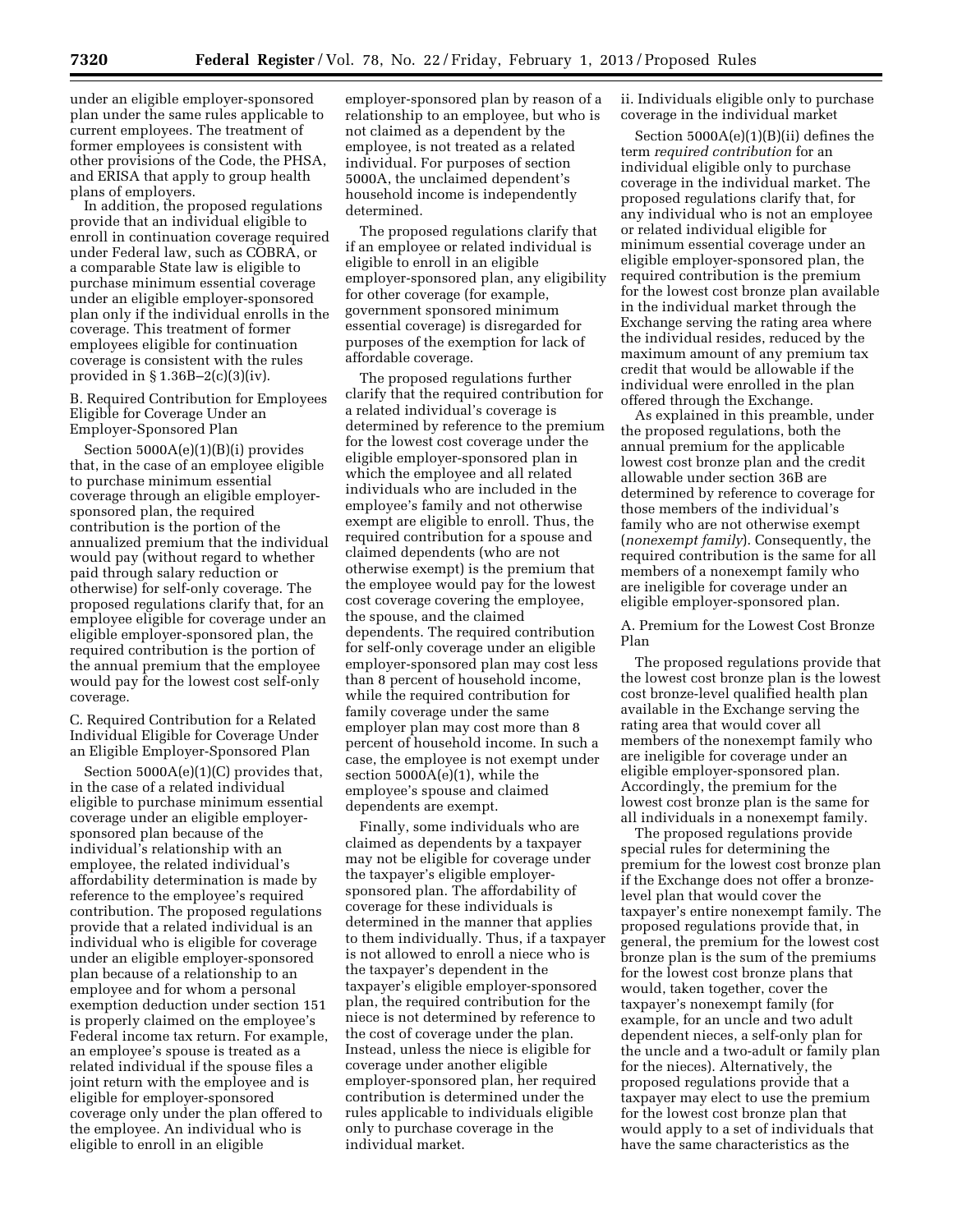taxpayer's nonexempt family (such as one adult plus children) as if one plan covered all members of the taxpayer's shared responsibility family.

#### B. Credit Allowable Under Section 36B

In general, a premium tax credit is allowable under section 36B for any coverage month (within the meaning of § 1.36B–3(c)) that occurs in a taxable year in which a taxpayer is an applicable taxpayer (within the meaning of § 1.36B–2(b)). A month is not a coverage month for an individual, and thus no premium tax credit is allowable for the individual's coverage, if the individual is eligible for minimum essential coverage other than coverage offered in the individual market for that month. In general, an applicable taxpayer is a taxpayer whose household income for the taxable year is between 100 percent and 400 percent of the Federal poverty line for the taxpayer's family size.

Section 36B(b)(1) provides that the premium tax credit for any taxable year is the sum of the premium assistance amounts with respect to all coverage months occurring in the taxable year. Under section 36B(b)(2), for any coverage month, the premium assistance amount is the lesser of the following: (1) The monthly premiums for the month for one or more qualified health plans in which the taxpayer or a member of the taxpayer's family (coverage family) is enrolled through the Exchange serving the rating area where they reside or (2) any excess of the adjusted monthly premium for the month for the applicable second lowest cost silver plan for the taxpayer over an amount equal to  $\frac{1}{2}$  of the product of the applicable percentage and the taxpayer's household income for the taxpayer. Section 36B, therefore, calculates the allowable credit by treating the family as a single, aggregated unit.

The proposed regulations take a similar family-unit approach to determine the affordability of Exchange coverage. The proposed regulations provide that, for purposes of section 5000A, each individual in the taxpayer's nonexempt family is treated as having enrolled in a qualified health plan through the appropriate Exchange for purposes of determining the credit allowable under section 36B. Therefore, for each individual, a month is treated as a coverage month if the individual is ineligible for minimum essential coverage other than coverage in the individual market for the month. The proposed regulations further provide that the premium assistance amount for the month is the amount that would be allowable under the rules of section 36B

if each member of the individual's nonexempt family enrolled in a qualified health plan through an Exchange. Accordingly, for a month that an individual included in a nonexempt family is eligible for minimum essential coverage other than coverage in the individual market, the month is not a coverage month for that individual, the individual is not included in the coverage family for purposes of section 36B, and no premium assistance amount is allowable for the coverage attributable to such individual.

### f. Household Income Below Return Filing Threshold

Section 5000A(e)(2) provides that an individual is exempt for a month in a calendar year if the individual's household income for the taxable year is less than the amount of gross income specified in section 6012(a)(1) with respect to the taxpayer. The proposed regulations refer to ''the amount of gross income specified in section 6012(a)(1) with respect to the taxpayer" (that is, the minimum amount of gross income that triggers the individual's requirement to file a Federal income tax return under that section) as the applicable filing threshold.

The proposed regulations further clarify that, for any individual who is properly claimed as a dependent, the applicable filing threshold is that of the taxpayer who claims the individual as a dependent. Therefore, if a taxpayer is exempt under section 5000A(e)(2), any individual the taxpayer properly claims as a dependent also is exempt as well. The Treasury Department and the IRS recognize that some taxpayers who do not have sufficient gross income to trigger a return filing requirement nevertheless may have household income that exceeds the return filing threshold. For example, if a taxpayer whose gross income is below the applicable filing threshold files a Federal income tax return in order to claim certain tax benefits (such as the earned income credit or additional child tax credit) and claims a dependent whose gross income triggers a return filing requirement, the household income (which combines the taxpayer's and the dependent's income) may exceed the filing threshold. The Department of Health and Human Services is proposing rules providing that individuals in this circumstance may qualify for a hardship exemption. Patient Protection and Affordable Care Act; Exchange Functions: Eligibility for Exemptions; Minimum Essential Coverage Provisions (to be codified at 45 CFR 155.605(g)). The Treasury Department and the IRS are considering

additional methods of accommodating individuals in these circumstances.

#### g. Short Coverage Gap

The proposed regulations clarify that a continuous period without minimum essential coverage is determined by reference to calendar months (for example, January or February) in conjunction with the coverage rule in § 1.5000A–1(b). Therefore, if an individual is enrolled in and entitled to receive benefits under a plan identified as minimum essential coverage for one day in a calendar month, the month is not included in the continuous period when determining the application of the short coverage gap exemption. As a result, the proposed regulations provide that an individual qualifies for the short coverage gap exemption if the continuous period without minimum essential coverage is less than three full calendar months and is the first short coverage gap in the individual's taxable year.

### i. Coverage Gap Straddling Multiple Taxable Years

In general, section  $5000A(e)(4)(B)(i)$ provides that the length of a continuous period is determined without regard to the calendar years in which months in the period occur. However, whether an individual had coverage during the last month, or the last two months, of a taxable year affects the determination of whether any gap in coverage that the individual experiences in the first month, or the first and second months, of the following taxable year qualifies as a short coverage gap. Accordingly, if a calendar year taxpayer has a continuous period of 3 months or longer that starts in November or December of one taxable year and ends in the next taxable year, then January and any ensuing months of the second taxable year that are included in the period are ineligible for the short coverage gap exemption.

Section 5000A(e)(4) expressly authorizes the Secretary to prescribe rules for the collection of the shared responsibility payment in cases in which continuous periods include months in more than one taxable year. Each Federal income tax return covers a single taxable year and requires the taxpayer to account for coverage of the taxpayer's shared responsibility family during the months included in that taxable year. To require a taxpayer to take into account months in the following taxable year may delay or impede the taxpayer's ability to file a timely Federal income tax return. Accordingly, to provide taxpayers with certainty when filing their Federal income tax returns, the proposed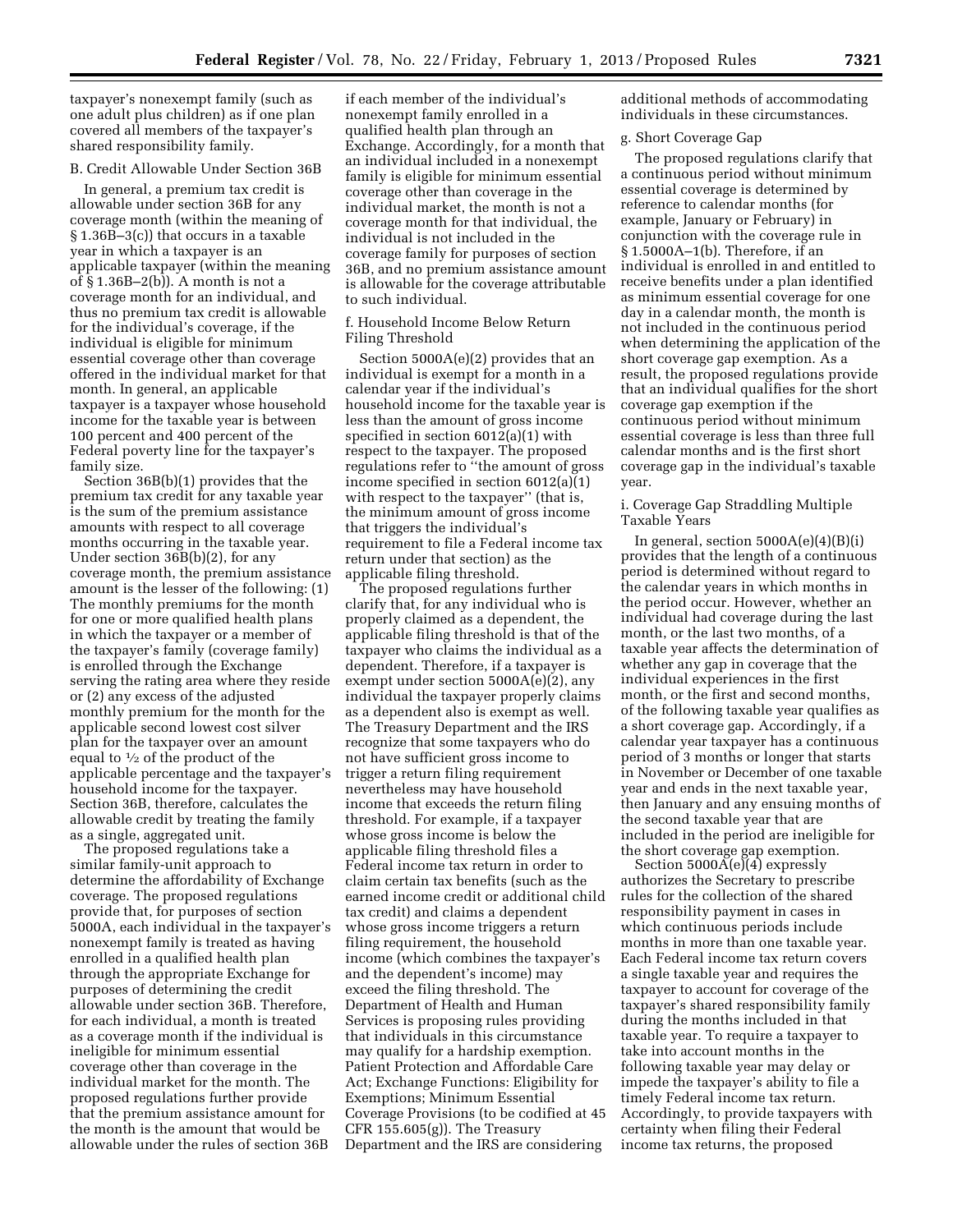regulations provide that an individual who lacks minimum essential coverage for a period no longer than the last two months of a taxable year will be deemed to have a short coverage gap exemption for those months if the short coverage gap is the first to occur in that taxable year, without regard to whether the individual is covered during the first months of the following taxable year.

#### ii. Coordination With Other Exemptions

The proposed regulations clarify that, for purposes of determining whether a short coverage gap applies, an individual is treated as covered under minimum essential coverage for a month in which the individual qualifies for a section 5000A exemption (other than the short coverage gap exemption). Therefore, the short coverage exemption applies to a month in which no other section 5000A exemption applies, and a month in which an individual is otherwise exempt is not taken into account in determining the length of the continuous period without coverage.

h. Claiming Section 5000A Exemptions

The exemptions for members of recognized religious sects or divisions and for individuals who have suffered a hardship are available only to individuals who have been certified as meeting the relevant criteria by the Exchange serving the rating area where the individuals seeking the exemption reside.

In addition, Exchanges will provide, upon request, exemption certifications for members of health care sharing ministries, incarcerated individuals, and members of Indian tribes. If an individual receives an exemption certification from an Exchange, the taxpayer who is responsible for accounting for that individual's coverage must provide information about the certification on the taxpayer's Federal income tax return. Alternatively, a taxpayer may claim any of these exemptions on the taxpayer's Federal income tax return for the taxable year.

Finally, the income-based exemptions for individuals who lack affordable coverage or have household income below the applicable income tax return filing threshold and the exemption for short coverage gaps may be claimed only on the individual's Federal income tax return for the applicable year. Thus, an individual claiming the affordability exemption under section 5000A(e)(1) for part or all of a taxable year will do so on the Federal income tax return that reports the individual's income establishing qualification for the exemption. An individual who has

household income below the applicable Federal income tax return filing threshold and files a Federal income tax return may claim the exemption under section  $5000A(e)(2)$  on the return. However, an individual who has household income below the applicable Federal income tax return filing threshold is not required to file a Federal income tax return to claim the exemption under section 5000A(e)(2).

Pursuant to section 6001, taxpayers are required to maintain all records and information substantiating any claim for exemption on the taxpayer's Federal income tax return, regardless of whether the individual was certified by an Exchange as qualifying for an exemption or first claimed the exemption on a Federal income tax return.

## *4. Computation of Shared Responsibility Payment*

Under section 5000A(b)(1) and 5000A(b)(3)(A), a taxpayer is liable for the shared responsibility payment with respect to any nonexempt individual who is included in the taxpayer's shared responsibility family. The maximum annual amount of the shared responsibility payment for a taxpayer is the national average premium for the bronze level plan available through Exchanges that provides coverage for the applicable family size involved. The proposed regulations clarify that the applicable family size involved for purposes of identifying the appropriate bronze level plan includes only the nonexempt members of the taxpayer's shared responsibility family who do not have minimum essential coverage.

Under section 5000A(c), the annual amount of the shared responsibility payment is the lesser of the applicable national average bronze plan premium or the sum of the monthly penalty amounts. The monthly penalty amount may vary month to month because of changes in the composition of the taxpayer's shared responsibility family. To provide a meaningful value with which the sum of the monthly penalty amounts are compared, the proposed regulations provide that the applicable national average bronze plan premium must similarly be determined for each month and then aggregated for comparison with the sum of the monthly penalty amounts. Consequently, the applicable national average bronze plan premium may vary from month to month during the year to account for changes in the taxpayer's shared responsibility family.

### *5. Procedure and Administration*

a. Inclusion With Federal Income Tax Return

Section 5000A(b)(2) provides that the shared responsibility payment for a month must be included with a taxpayer's Federal income tax return for the taxable year that includes the month. The proposed regulations clarify that the time for assessing the shared responsibility payment is the same time as that prescribed by section 6501 for the taxable year including the month for which the taxpayer is liable for the payment.

### b. Assessment and Collection

Section  $5000A(g)(1)$  provides that the shared responsibility payment is payable upon notice and demand by the Secretary and, except as provided in section 5000A(g)(2), is assessed and collected in the same manner as an assessable penalty under subchapter B of chapter 68 of the Code (sections 6671 through 6725). The proposed regulations clarify that the shared responsibility payment is not subject to deficiency procedures of subchapter B of chapter 63 of the Code. In addition, the proposed regulations clarify that interest on the shared responsibility payment accrues in accordance with the rules in section 6601. The proposed regulations further provide that the Secretary may offset any liability for the shared responsibility payment against any overpayment due the taxpayer, in accordance with section 6402(a).

#### **Applicability Date**

These regulations are proposed to apply for months beginning after December 31, 2013.

#### **Special Analyses**

It has been determined that this notice of proposed rulemaking is not a significant regulatory action as defined in Executive Order 12866, as supplemented by Executive Order 13563. Therefore, a regulatory assessment is not required. It also has been determined that section 553(b) of the Administrative Procedure Act (5 U.S.C. chapter 5) does not apply to the proposed regulations. Pursuant to the Regulatory Flexibility Act (RFA) (5 U.S.C. chapter 6), it is hereby certified that the proposed regulations will not have a significant economic impact on a substantial number of small entities. The applicability of the proposed regulations is limited to individuals, who are not small entities as defined by the RFA (5 U.S.C. 601). Accordingly, the RFA does not apply. Therefore, a regulatory flexibility analysis is not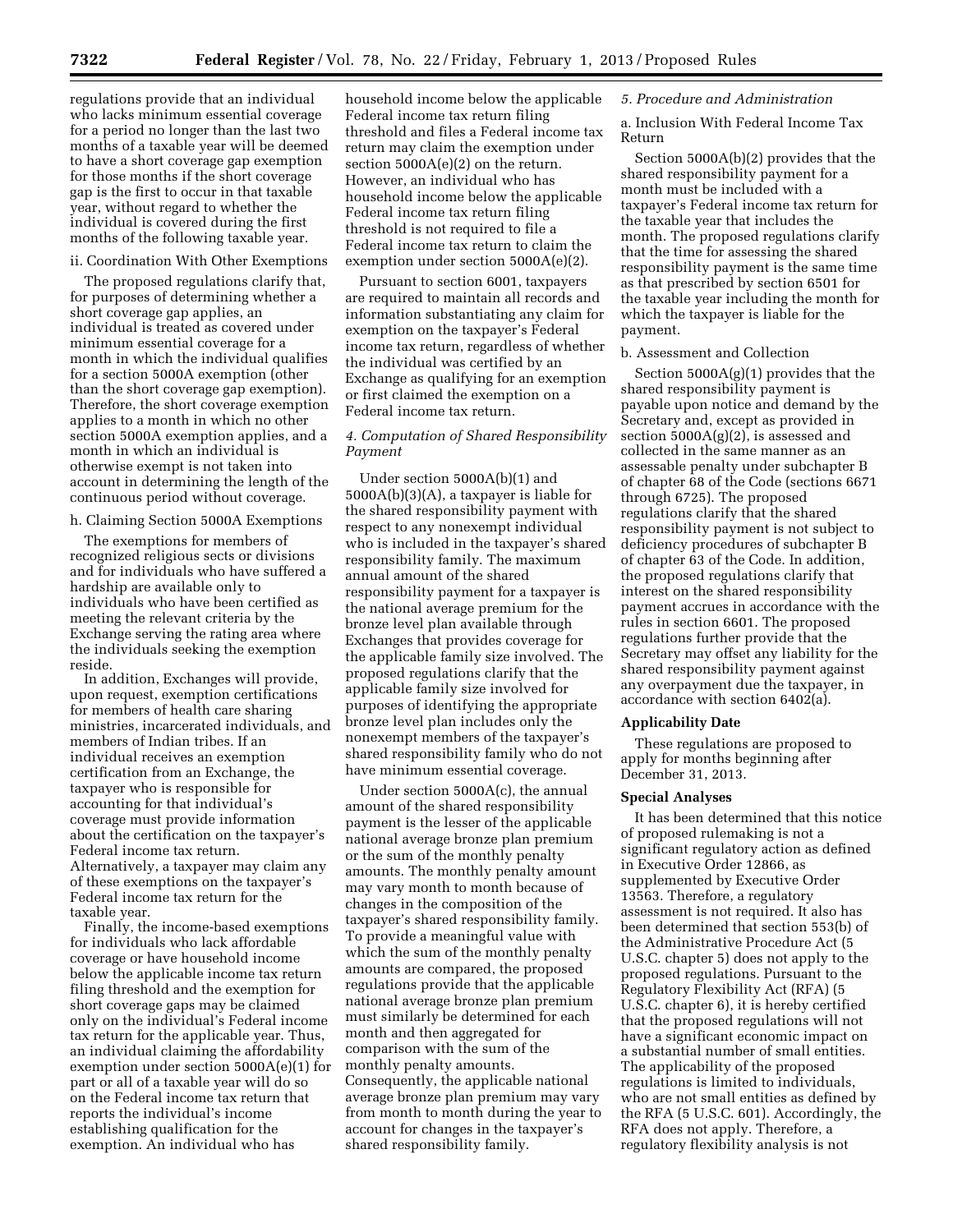required. Pursuant to section 7805(f) of the Code, the proposed regulations have been submitted to the Chief Counsel for Advocacy of the Small Business Administration for comment on its impact on small business.

### **Comments and Public Hearing**

Before the proposed regulations are adopted as final regulations, consideration will be given to any comments that are submitted timely to the IRS as prescribed in this preamble under the ''Addresses'' heading. The Treasury Department and the IRS request comments on all aspects of the proposed rules. All comments will be available at *[www.regulations.gov](http://www.regulations.gov)* or upon request.

A public hearing has been scheduled for May 29, 2013, beginning at 10:00 a.m., in the Auditorium, Internal Revenue Building, 1111 Constitution Avenue NW., Washington, DC. Due to building security procedures, visitors must enter at the Constitution Avenue entrance. In addition, all visitors must present photo identification to enter the building. Because of access restrictions, visitors will not be admitted beyond the immediate entrance area more than 30 minutes before the hearing starts. For information about having your name placed on the building access list to attend the hearing, see the **FOR FURTHER INFORMATION CONTACT** section of this preamble.

The rules of § 601.601(a)(3) of this chapter apply to the hearing. Persons who wish to present oral comments at the hearing must submit electronic or written comments, and an outline of the topics to be discussed and the time to be devoted to each topic (signed original and eight (8) copies) by May 3, 2013. A period of 10 minutes will be allotted to each person for making comments. An agenda showing the scheduling of the speakers will be prepared after the deadline for receiving outlines has passed. Copies of the agenda will be available free of charge at the hearing.

### **Drafting Information**

The principal authors of the proposed regulations are William L. Candler and Sue-Jean Kim, Office of the Associate Chief Counsel (Income Tax & Accounting). Other personnel from the Treasury Department and the IRS participated in the development of the regulations.

#### **List of Subjects in 26 CFR Part 1**

Income taxes, Reporting and recordkeeping requirements.

## **Proposed Amendments to the Regulations**

Accordingly, 26 CFR part 1 is proposed to be amended to read as follows:

### **PART 1—INCOME TAXES**

■ **Paragraph 1.** The authority citation for part 1 is amended by adding an entry in numerical order to read in part as follows:

**Authority:** 26 U.S.C. 7805\* \* \* Section 1.5000A–4 also issued under 26 U.S.C. 5000A(e)(4).

■ **Par 2.** Sections 1.5000A–0 through 1.5000A–5 are added to read as follows:

## **§ 1.5000A–0 Table of contents.**

This section lists the captions contained in §§ 1.5000A–1 through 1.5000A–5.

- § 1.5000A–1 Maintenance of minimum essential coverage and liability for the shared responsibility payment. (a) In general.
- (b) Coverage under minimum essential coverage.
	- (1) In general.
- (2) Special rule for United States citizens or residents residing outside the United States or residents of territories.
- (c) Liability for shared responsibility payment.
- (1) In general.
- (2) Liability for dependents.
- (i) In general.
- (ii) Special rules for dependents adopted or placed in foster care during the taxable year.
- (A) Taxpayers adopting an individual.
- (B) Taxpayers placing an individual for adoption.
- (C) Examples.
- (3) Liability of individuals filing a joint
- return.
	- (d) Definitions.
- (1) Affordable Care Act.
- (2) Qualified health plan.
- (3) Exchange.
- (4) Rating area.
- (5) Shared responsibility family.
- (6) Family.
- (7) Household income.
- (i) In general.
- (ii) Modified adjusted gross income.
- (8) Self-only coverage.
- (9) Family coverage.
- (10) Employee.
- (11) Month.
- § 1.5000A–2 Minimum essential coverage. (a) In general.
	- (b) Government sponsored program.
	- (c) Eligible employer-sponsored plan.
	- (1) In general.
	- (2) Group health plan.
	- (3) Group health insurance coverage.
	- (4) Large and small group market.
- (5) Government sponsored program not
- treated as eligible employer-sponsored plan. (d) Plan in the individual market.
	- (e) Grandfathered health plan.
	-
	- (f) Other health benefits coverage.
	- (g) Excepted benefits.
- § 1.5000A–3 Exempt individuals. (a) Members of recognized religious sects.
- (1) In general.
- (2) Exemption certification.
- (b) Member of health care sharing
- ministries.
- (1) In general.
	- (2) Health care sharing ministry.
- (c) Exempt noncitizens.
- (1) In general.
- (2) Exempt noncitizens.
- (d) Incarcerated individuals.
- (1) In general.
- (2) Incarcerated.
- (e) Individuals with no affordable coverage.
- (1) In general.
- (2) Required contribution percentage.
- (i) In general.
- (ii) Indexing.
- (iii) Plan year.
- (3) Individuals eligible for coverage under eligible employer-sponsored plans.
	- (i) Eligibility.
	- (A) In general.
- (B) Special rule for continuation coverage.
- (ii) Required contribution for individuals
- eligible for coverage under an eligible employer-sponsored plan.
	-
	- (A) Employees. (B) Individuals related to employees.
	- (C) Required contribution for part-year
- period.
- (D) Examples.

(4) Individuals ineligible for coverage

- under eligible employer-sponsored plans. (i) Eligibility for coverage other than an
- eligible employer-sponsored plan.
- (ii) Required contribution for individuals ineligible for coverage under eligible
- employer-sponsored plans.
	- (A) In general.
	- (B) Applicable plan.
	- (*1*) In general.
- (*2*) Lowest cost bronze plan does not cover all individuals included in the taxpayer's

(*ii*) Simplified method for applicable plan

(C) Credit allowable under section 36B. (D) Required contribution for part-year

(h) Individuals with hardship exemption

(j) Individuals with certain short coverage

(ii) Coordination with other exemptions. (iii) More than one short coverage gap

(ii) Continuous period straddling more

(2) Hardship exemption certification.

(f) Household income below filing

(2) Applicable filing threshold.

(ii) Certain dependents. (g) Members of Indian tribes.

nonexempt family.

(iii) Examples.

(i) In general.

(i) [Reserved]

(1) In general. (2) Short coverage gap.

(i) In general.

during calendar year. (3) Continuous period. (i) In general.

than one taxable year.

(*i*) In general.

identification.

period.

threshold. (1) In general.

certification. (1) In general.

gaps.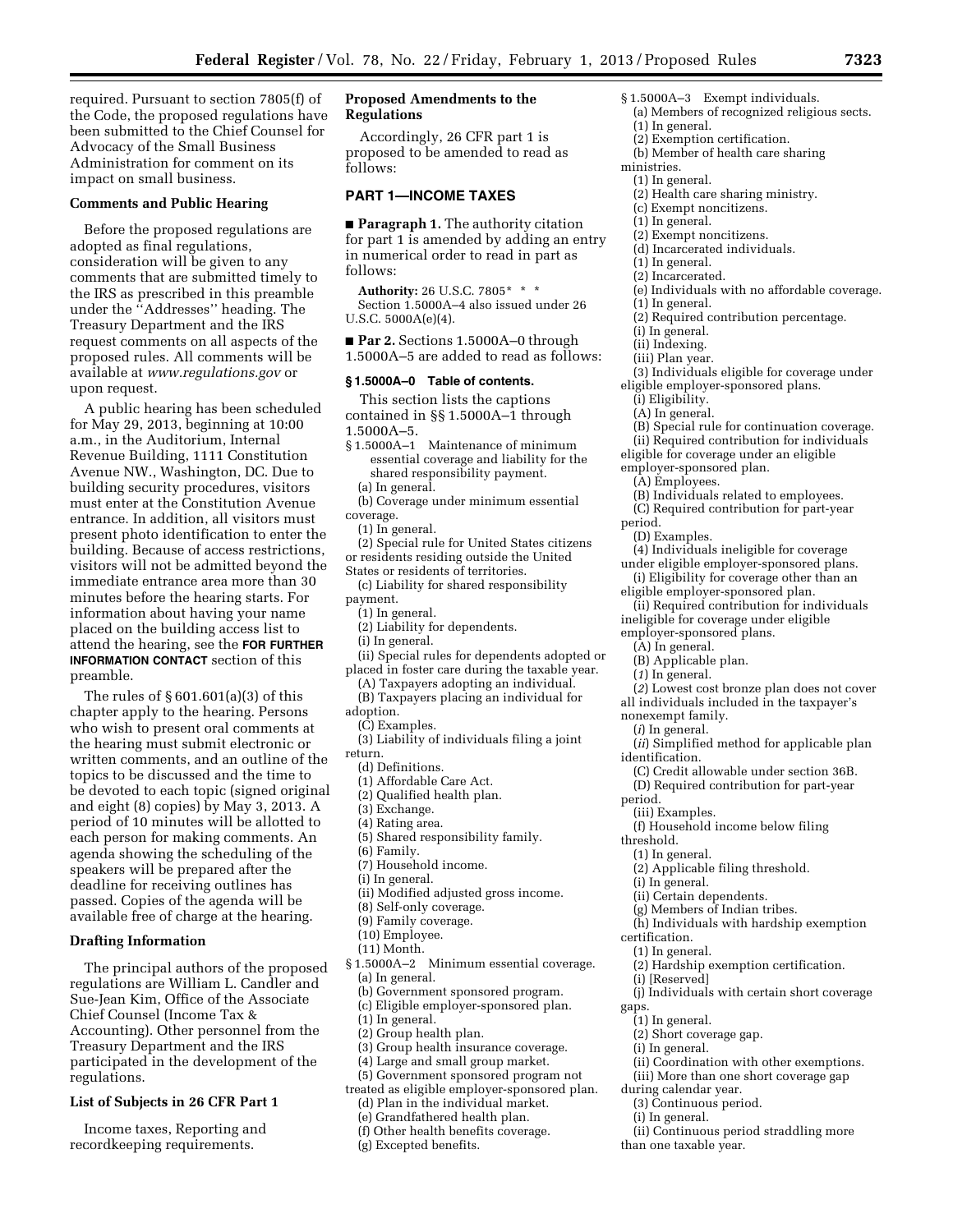(4) Examples.

(k) Claiming exemptions from the shared responsibility payment.

(1) Exemptions requiring certification by an Exchange.

(2) Exemptions that may be certified by an Exchange or claimed on a Federal income tax return.

(i) Exemption certified by an Exchange.

- (ii) Exemption claimed on a Federal income tax return.
- (3) Exemptions that are claimed on Federal income tax returns.

§ 1.5000A–4 Computation of shared responsibility payment.

- (a) In general.
- (b) Monthly penalty amount.
- (1) In general.
- (2) Flat dollar amount.
- (i) In general.
- (ii) Applicable dollar amount.

(iii) Special applicable dollar amount for individuals under age 18.

- (iv) Indexing of applicable dollar amount. (3) Excess income amount.
- 
- (i) In general.
- (ii) Income percentage.

(c) Monthly national average bronze plan premium.

- (d) Examples.
- § 1.5000A–5 Administration and procedure. (a) In general.
	- (b) Special rules.
	- (1) Waiver of criminal penalties.
	- (2) Limitations on liens and levies.
	- (3) Authority to offset against overpayment.
	- (c) Effective/applicability date.

### **§ 1.5000A–1 Maintenance of minimum essential coverage and liability for the shared responsibility payment.**

(a) *In general.* For each month during the taxable year, a nonexempt individual must have minimum essential coverage or pay the shared responsibility payment. For a month, a nonexempt individual is an individual in existence for the entire month who is not an exempt individual described in § 1.5000A–3.

(b) *Coverage under minimum essential coverage*—(1) *In general.* An individual has minimum essential coverage for a month in which the individual is enrolled in and entitled to receive benefits under a program or plan identified as minimum essential coverage in § 1.5000A–2 for at least one day in the month.

(2) *Special rule for United States citizens or residents residing outside the United States or residents of territories.*  An individual is treated as having minimum essential coverage for a month—

(i) If the month occurs during any period described in section 911(d)(1)(A) or section 911(d)(1)(B) that is applicable to the individual; or

(ii) If, for the month, the individual is a bona fide resident of a possession of the United States (as determined under section 937(a)).

(c) *Liability for shared responsibility payment*—(1) *In general.* A taxpayer is liable for the shared responsibility payment for a month for which—

(i) The taxpayer is a nonexempt individual without minimum essential coverage; or

(ii)  $\overline{A}$  nonexempt individual for whom the taxpayer is liable under paragraph (c)(2) or (c)(3) of this section does not have minimum essential coverage.

(2) *Liability for dependents*—(i) *In general.* For a month when a nonexempt individual does not have minimum essential coverage, if the nonexempt individual is a dependent (as defined in section 152) of another individual for the other individual's taxable year including that month, the other individual is liable for the shared responsibility payment attributable to the dependent's lack of coverage. An individual is a dependent of a taxpayer for a taxable year if the individual satisfies the definition of dependent under section 152, regardless of whether the taxpayer claims the individual as a dependent on a Federal income tax return for the taxable year. If an individual may be claimed as a dependent by more than one taxpayer in the same calendar year, the taxpayer who properly claims the individual as a dependent for the taxable year is liable for the shared responsibility payment attributable to the individual. If more than one taxpayer may claim an individual as a dependent in the same calendar year but no one claims the individual as a dependent, the taxpayer with priority under the rules of section 152 to claim the individual as a dependent is liable for the shared responsibility payment for the individual.

(ii) *Special rules for dependents adopted or placed in foster care during the taxable year*—(A) *Taxpayers adopting an individual.* If a taxpayer adopts a nonexempt dependent (or accepts a nonexempt dependent who is an eligible foster child as defined in section  $152(f)(1)(C)$  during the taxable year and is otherwise liable for a nonexempt dependent under paragraph (c)(2)(i) of this section, the taxpayer is liable under paragraph (c)(2)(i) of this section for the nonexempt dependent only for the full months in the taxable year that follow the month in which the adoption or acceptance occurs.

(B) *Taxpayers placing an individual for adoption.* If a taxpayer who is otherwise liable for a nonexempt dependent under paragraph (c)(2)(i) of this section places (or, by operation of law, must place) the nonexempt dependent for adoption or foster care during the taxable year, the taxpayer is liable under paragraph (c)(2)(i) of this section for the nonexempt dependent only for the full months in the taxable year that precede the month in which the adoption or foster care placement occurs.

(C) *Examples.* The following examples illustrate the provisions of this paragraph (c)(2)(ii). In each example the taxpayer's taxable year is a calendar year.

*Example 1. Taxpayers adopting a child.* (i) E and F, married individuals filing a joint return, initiate proceedings for the legal adoption of a 2-year old child, G, in January 2016. On May 15, 2016, G becomes the adopted child (within the meaning of section  $152(f)(1)(B)$  of E and F, and resides with them for the remainder of 2016. G meets all requirements under section 152 to be E and F's dependent for 2016. Prior to the adoption, G resides with H, an unmarried individual, with H providing all of G's support.

(ii) Under paragraph (c)(2) of this section, E and F are not liable for a shared responsibility payment attributable to G for January through May of 2016, but are liable for a shared responsibility payment attributable to G, if any, for June through December of 2016. H is not liable for a shared responsibility payment attributable to G for any month in 2016, because G is not H's dependent for 2016 under section 152.

*Example 2. Taxpayers placing a child for adoption.* (i) The facts are the same as *Example 1,* except the legal adoption occurs on August 15, 2016. G meets all requirements under section 152 to be H's dependent for 2016.

(ii) Under paragraph (c)(2) of this section, H is liable for a shared responsibility payment attributable to G, if any, for January through July of 2016, but is not liable for a shared responsibility payment attributable to G for August through December of 2016. E and F are not liable for a shared responsibility payment attributable to G for any month in 2016, because G is not E and F's dependent for 2016 under section 152.

(3) *Liability of individuals filing a joint return.* Married individuals (within the meaning of section 7703) who file a joint return for a taxable year are jointly liable for any shared responsibility payment for a month included in the taxable year.

(d) *Definitions.* The definitions in this paragraph (d) apply to this section and §§ 1.5000A–2 through 1.5000A–5.

(1) *Affordable Care Act. Affordable Care Act* refers to the Patient Protection and Affordable Care Act, Public Law 111–148 (124 Stat. 119 (2010)), and the Health Care and Education Reconciliation Act of 2010, Public Law 111–152 (124 Stat. 1029 (2010)), as amended.

(2) *Qualified health plan. Qualified health plan* has the same meaning as in section 1301(a) of the Affordable Care Act (42 U.S.C. 18021(a)).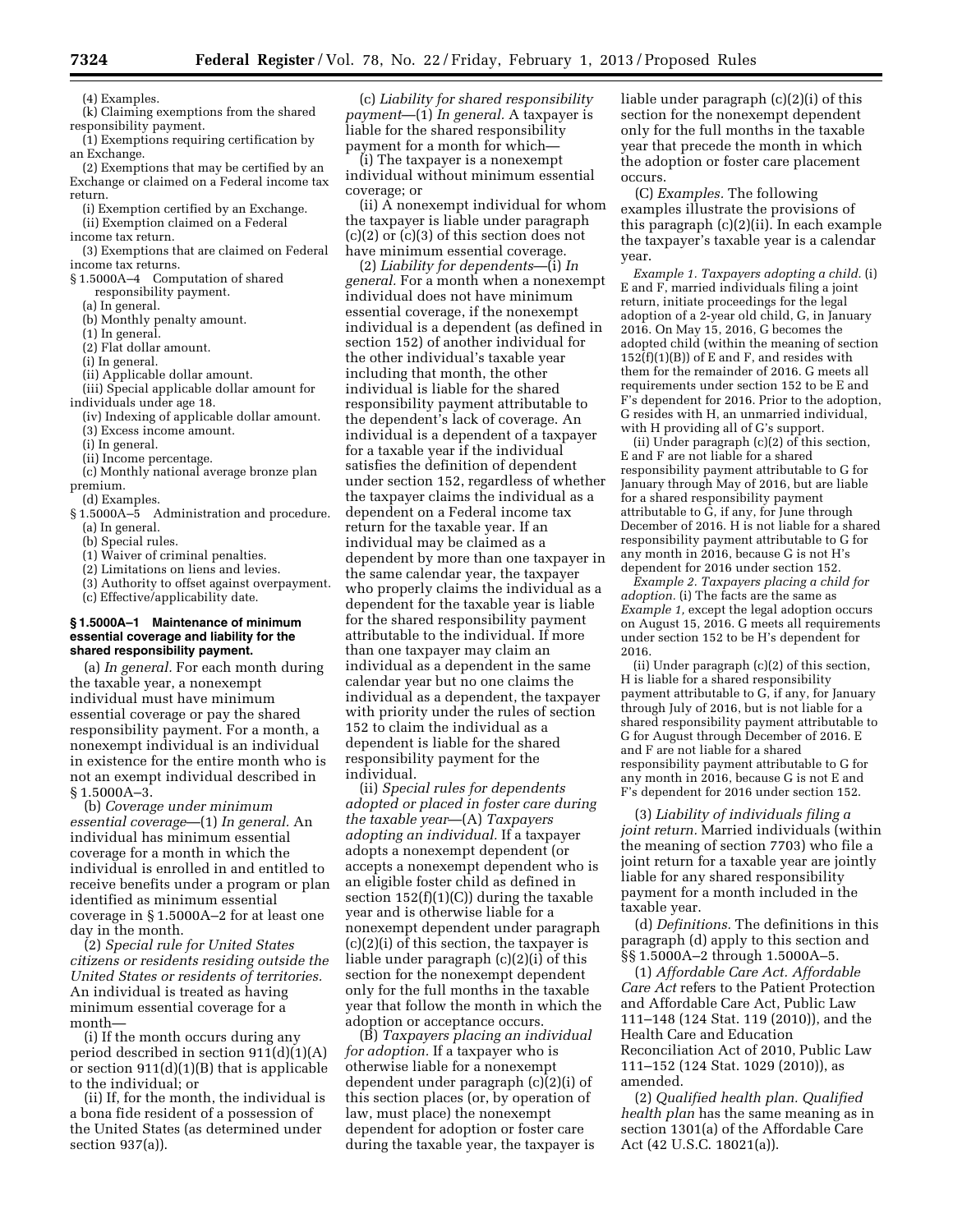(3) *Exchange. Exchange* has the same meaning as in 45 CFR 155.20.

(4) *Rating area. Rating area* has the same meaning as in § 1.38B–1(n). (5) *Shared responsibility family. Shared responsibility family* means, for a month, all nonexempt individuals for whom the taxpayer (and the taxpayer's spouse, if the taxpayer is married and files a joint return with the spouse) is

liable for the shared responsibility payment under paragraph (c) of this section. (6) *Family.* A taxpayer's family means

the individuals for whom the taxpayer properly claims a deduction for a personal exemption under section 151 for the taxable year.

(7) *Household income*—(i) *In general. Household income* means the sum of— (A) A taxpayer's modified adjusted

gross income; and

(B) The aggregate modified adjusted gross income of all other individuals who—

(*1*) Are included in the taxpayer's family under paragraph (d)(6) of this section; and

(*2*) Are required to file a Federal income tax return for the taxable year (determined without regard to the exception under section 1(g)(7) to the requirement to file a Federal income tax return).

(ii) *Modified adjusted gross income. Modified adjusted gross income* means adjusted gross income (within the meaning of section 62) increased by—

(A) Amounts excluded from gross income under section 911; and

(B) Tax-exempt interest the taxpayer receives or accrues during the taxable year.

(8) *Self-only coverage. Self-only coverage* means health insurance that covers one individual.

(9) *Family coverage. Family coverage*  means health insurance that covers more than one individual.

(10) *Employee. Employee* includes former employees.

(11) *Month. Month* means calendar month.

## **§ 1.5000A–2 Minimum essential coverage.**

(a) *In general. Minimum essential coverage* means coverage under a government sponsored program (described in paragraph (b) of this section), an eligible employer-sponsored plan (described in paragraph (c) of this section), a plan in the individual market (described in paragraph (d) of this section), a grandfathered health plan (described in paragraph (e) of this section), or other health benefits coverage (described in paragraph (f) of this section). Minimum essential coverage does not include coverage

described in paragraph (g) of this section. All terms defined in this section apply for purposes of this section and § 1.5000A–1 and §§ 1.5000A–3 through 1.5000A–5.

(b) *Government sponsored program. Government sponsored program* means any of the following:

(1) The Medicare program under part A of title XVIII of the Social Security Act (42 U.S.C. 1395c and following sections);

(2) The Medicaid program under title XIX of the Social Security Act (42 U.S.C. 1396 and following sections) other than—

(i) Optional coverage of family planning services under section  $1902(a)(10)(A)(ii)(XX)$  of the Social Security Act (42 U.S.C. 1396a(a)(10)(A)(ii)(XXI));

(ii) Optional coverage of tuberculosisrelated services under section 1902(a)(10)(A)(ii)(XII) (42 U.S.C. 1396a(a)(10)(A)(ii)(XII));

(iii) Coverage of pregnancy-related services under section  $1902(a)(10)(A)(i)(IV)$  and  $(a)(10)(A)(ii)(IX)$  (42 U.S.C.  $1396a(a)(10)(A)(i)(IV), (a)(10)(A)(ii)(IX));$ or

(iv) Coverage of medical emergency services under  $8$  U.S.C.  $1611(b)(1)(A)$ , as authorized by section 1903(v) of the Social Security Act (42 U.S.C. 1396b(v)).

(3) The Children's Health Insurance Program (CHIP) under title XXI of the Social Security Act (42 U.S.C 1397aa and following sections);

(4) Medical coverage under chapter 55 of title 10, U.S.C., including coverage under the TRICARE program;

(5) The following health care programs under chapter 17 or 18 of title 38, U.S.C.:

(i) The medical benefits package authorized for eligible veterans under 38 U.S.C. 1710 and 38 U.S.C. 1705;

(ii) The Civilian Health and Medical Program of the Department of Veterans Affairs (CHAMPVA) authorized under 38 U.S.C. 1781; and

(iii) The comprehensive health care program authorized under 38 U.S.C. 1803 and 38 U.S.C. 1821 for certain children of Vietnam Veterans and Veterans of covered service in Korea who are suffering from spina bifida.

(6) A health plan under section 2504(e) of title 22, U.S.C. (relating to Peace Corps volunteers); and

(7) The Nonappropriated Fund Health Benefits Program of the Department of Defense, established under section 349 of the National Defense authorization Act for Fiscal Year 1995 (Public Law No. 103–337; 10 U.S.C. 1587 note).

(c) *Eligible employer-sponsored plan*—(1) *In general. Eligible employer-*

*sponsored plan* means, with respect to any employee, a group health plan (whether an insured group health plan or a self-insured group health plan) or group health insurance coverage offered by an employer to the employee, which is—

(i) A governmental plan (within the meaning of section 2791(d)(8) of the Public Health Service Act (42 U.S.C. 300gg–91(d)(8)));

(ii) Any other plan or coverage offered in the small or large group market within a State;

(iii) A grandfathered health plan (within the meaning of paragraph (e) of this section) offered in a group market.

(2) *Group health plan. Group health plan* has the same meaning as in section 2791(a) of the Public Health Service Act (42 U.S.C. 300gg–91(a)(1)).

(3) *Group health insurance coverage. Group health insurance coverage* has the same meaning as in section 2791(b) of the Public Health Service Act (42 U.S.C. 300gg–91(b)).

(4) *Large and small group market. Large group market* and *small group market* have the same meanings as in section 1304(a)(3) of the Affordable Care Act (42 U.S.C. 18024(a)(3)).

(5) *Government sponsored program not treated as eligible employersponsored plan.* A government sponsored program described in paragraph (b) of this section is not an eligible employer-sponsored plan.

(d) *Plan in the individual market. Plan in the individual market* means health insurance coverage offered to individuals not in connection with a group health plan, including a qualified health plan offered by an Exchange.

(e) *Grandfathered health plan. Grandfathered health plan* means any group health plan or group health insurance coverage to which section 1251 of the Affordable Care Act (42 U.S.C.18011) applies.

(f) *Other health benefits coverage.*  Minimum essential coverage includes any plan or arrangement recognized by the Secretary of Health and Human Services as minimum essential coverage for purposes of section 5000A under 45 CFR 156.600 and following sections.

(g) *Excepted benefits.* Minimum essential coverage does not include any health insurance coverage that consists of excepted benefits that are described in section  $2791(c)(1)$ ,  $(c)(2)$ ,  $(c)(3)$ , or (c)(4) of the Public Health Service Act  $(42 \text{ U.S.C. } 300 \text{gg} - 91 \text{ (c)}).$ 

### **§ 1.5000A–3 Exempt individuals.**

(a) *Members of recognized religious sects*—(1) *In general.* An individual is an exempt individual for a month that includes a day on which the individual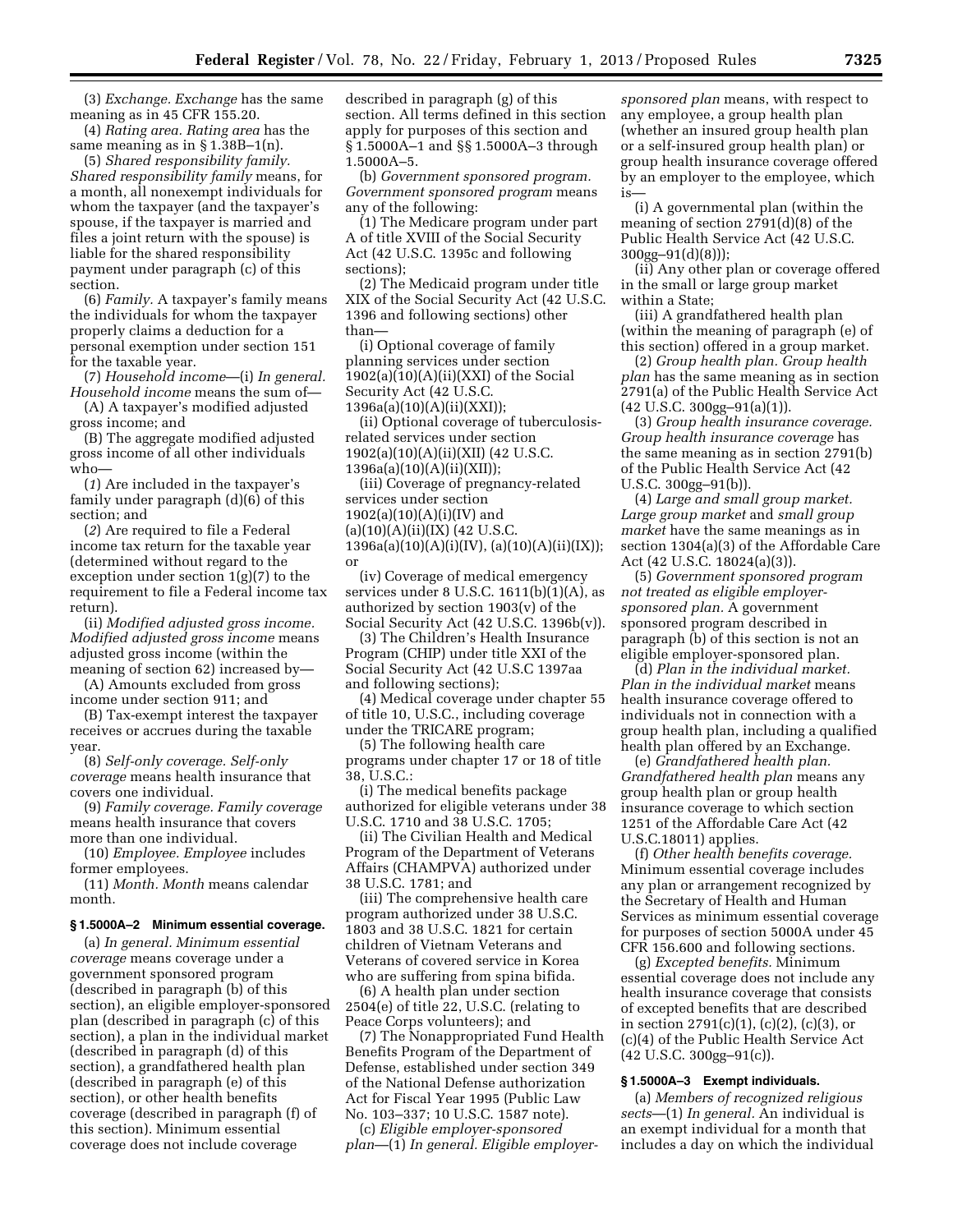has in effect a religious conscience exemption certification described in paragraph (a)(2) of this section.

(2) *Exemption certification.* A religious conscience exemption certification is issued by an Exchange in accordance with the requirements of section 1311(d)(4)(H) of the Affordable Care Act (42 U.S.C. 18031(d)(4)(H)) and 45 CFR 155.605(c), 45 CFR 155.615(b) and certifies that an individual is—

(i) A member of a recognized religious sect or division thereof that is described in section  $1402(g)(1)$ ; and

(ii) An adherent of established tenets or teachings of the sect or division as described in that section.

(b) *Member of health care sharing ministries*—(1) *In general.* An individual is an exempt individual for a month that includes a day on which the individual is a member of a health care sharing ministry.

(2) *Health care sharing ministry.* For purposes of this section, *health care sharing ministry* means an organization—

(i) That is described in section 501(c)(3) and is exempt from tax under section 501(a);

(ii) Members of which share a common set of ethical or religious beliefs and share medical expenses among themselves in accordance with those beliefs and without regard to the State in which a member resides or is employed;

(iii) Members of which retain membership even after they develop a medical condition;

(iv) That (or a predecessor of which) has been in existence at all times since December 31, 1999;

(v) Members of which have shared medical expenses continuously and without interruption since at least December 31, 1999; and

(vi) That conducts an annual audit performed by an independent certified public accounting firm in accordance with generally accepted accounting principles and makes the annual audit report available to the public upon request.

(c) *Exempt noncitizens*—(1) *In general.* An individual is an exempt individual for a month that the individual is an exempt noncitizen.

(2) *Exempt noncitizens.* For purposes of this section, an individual is an exempt noncitizen for a month if the individual—

(i) Is not a U.S. citizen or U.S. national for any day during the month; and

(ii) Is either—

(A) A nonresident alien (within the meaning of section 7701(b)(1)(B)) for the taxable year that includes the month; or

(B) An individual who is not lawfully present (within the meaning of 45 CFR 155.20) in the United States on any day in the month.

(d) *Incarcerated individuals*—(1) *In general.* An individual is an exempt individual for a month that includes a day on which the individual is incarcerated.

(2) *Incarcerated.* For purposes of this section, the term *incarcerated* means confined, after the disposition of charges, in a jail, prison, or similar penal institution or correctional facility.

(e) *Individuals with no affordable coverage*—(1) *In general.* An individual is an exempt individual for a month in which the individual lacks affordable coverage. For purposes of this paragraph (e), an individual lacks affordable coverage in a month if the individual's required contribution (determined on an annual basis) for minimum essential coverage for the month exceeds the required contribution percentage (as defined in paragraph (e)(2) of this section) of the individual's household income. For purposes of this paragraph (e), an individual's household income is increased by any amount of the required contribution made through a salary reduction arrangement that is excluded from gross income.

(2) *Required contribution percentage*—(i) *In general.* Except as provided in paragraph (e)(2)(ii) of this section, the required contribution percentage is 8 percent.

(ii) *Indexing.* For plan years beginning in any calendar year after 2014, the required contribution percentage is the percentage determined by the Department of Health and Human Services that reflects the excess of the rate of premium growth between the preceding calendar year and 2013 over the rate of income growth for the period.

(iii) *Plan year.* For purposes of this paragraph (e), *plan year* means the eligible employer-sponsored plan's regular 12-month coverage period (or the remainder of a 12-month coverage period for a new employee or an individual who enrolls during a special enrollment period).

(3) *Individuals eligible for coverage under eligible employer-sponsored plans*—(i) *Eligibility*—(A) *In general.*  Except as provided in paragraph (e)(3)(i)(B) of this section, an employee or related individual (as defined in paragraph (e)(3)(ii)(B) of this section) is treated as eligible for coverage under an eligible employer-sponsored plan for a month during a plan year if the employee or related individual could have enrolled in the plan for any day in that month during an open or special enrollment period, regardless of

whether the employee or related individual is eligible for any other type of minimum essential coverage. For purposes of this paragraph (e)(3), an employee eligible for coverage under an eligible employer-sponsored plan offered by the employee's employer is not treated as eligible as a related individual for coverage under an eligible employer-sponsored plan (for example, an eligible employersponsored plan offered by the employer of the employee's spouse) for any month included in the plan year of the eligible employer-sponsored plan offered by the employee's employer.

(B) *Special rule for continuation coverage.* An individual who may enroll in continuation coverage required under Federal law or a State law that provides comparable continuation coverage is eligible for coverage under an eligible employer-sponsored plan only if the individual enrolls in the coverage.

(ii) *Required contribution for individuals eligible for coverage under an eligible employer-sponsored plan*— (A) *Employees.* In the case of an employee who is eligible to purchase coverage under an eligible employersponsored plan sponsored by the employee's employer, the required contribution is the portion of the annual premium that the employee would pay (whether though salary reduction or otherwise) for the lowest cost self-only coverage.

(B) *Individuals related to employees.*  In the case of an individual who is eligible for coverage under an eligible employer-sponsored plan because of a relationship to an employee and for whom a personal exemption deduction under section 151 is claimed on the employee's Federal income tax return (related individual), the required contribution is the portion of the annual premium that the employee would pay (whether through salary reduction or otherwise) for the lowest cost family coverage that would cover the employee and all related individuals who are included in the employee's family and are not otherwise exempt under § 1.5000A–3.

(C) *Required contribution for partyear period.* For each individual described in paragraph (e)(3)(ii)(A) or (e)(3)(ii)(B) of this section, affordability under paragraph (e)(3) of this section is determined separately for each employment period that is less than a full calendar year or for the portions of an employer's plan year that fall in different taxable years of the individual. Coverage under an eligible employersponsored plan is affordable for a partyear period if the annualized required contribution for self-only coverage (in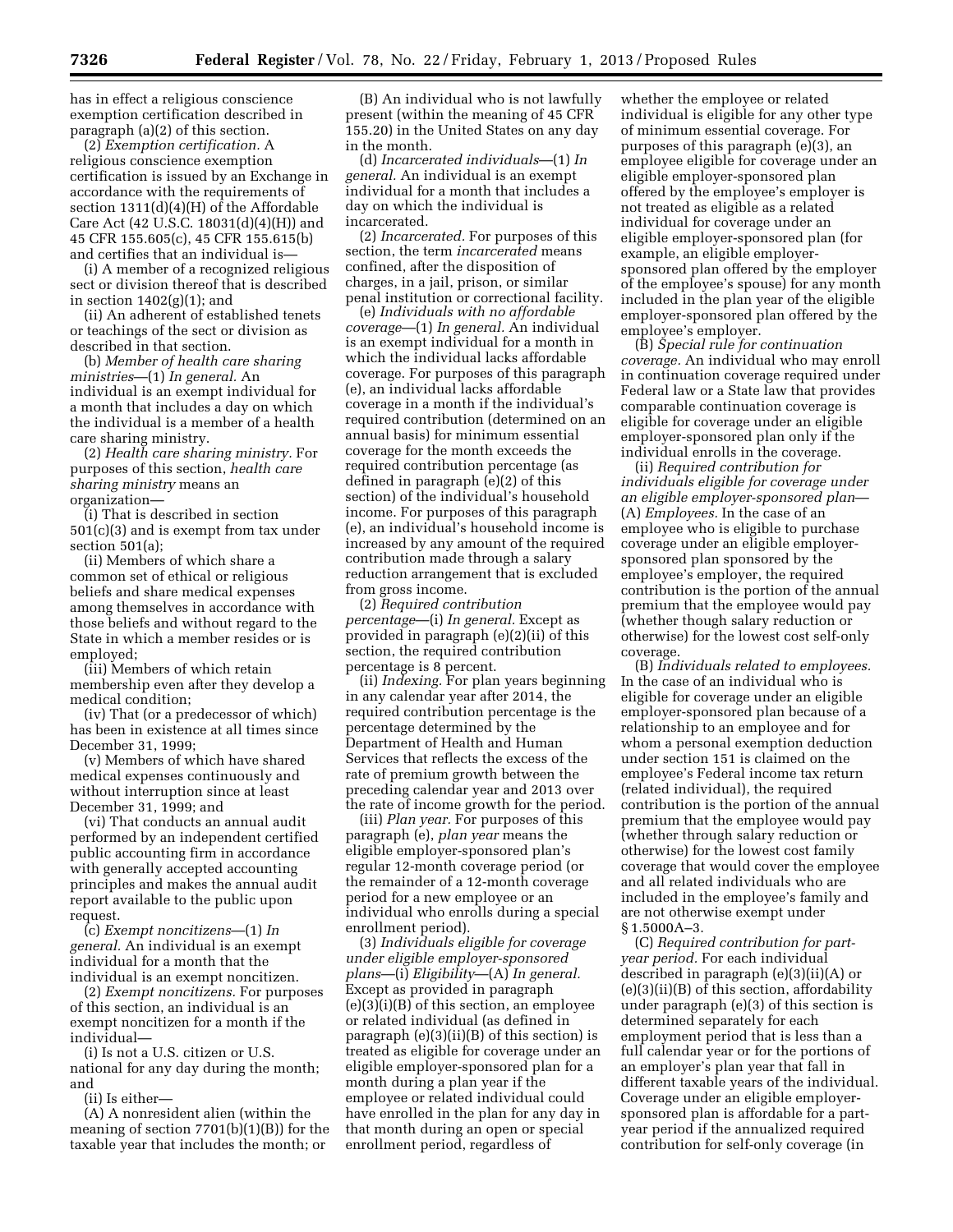the case of the employee) or family coverage (in the case of a related individual) under the plan for the partyear period does not exceed the required contribution percentage of the individual's household income for the taxable year. The annualized required contribution is the required contribution determined under paragraph (e)(3)(ii)(A) or (e)(3)(ii)(B) of this section for the part-year period times a fraction, the numerator of which is 12 and the denominator of which is the number of months in the part-year period during the individual's taxable year. Only full calendar months are included in the computation under this paragraph  $(e)(3)(ii)(C).$ 

(D) *Examples.* The following examples illustrate the application of this paragraph (e)(3). Unless stated otherwise, in each example, each individual's taxable year is a calendar year, the individual is ineligible for any other exemptions described in this section for a month, the rate of premium growth has not exceeded the rate of income growth since 2013, and the individual's employer offers a single plan that uses a calendar plan year and is an eligible employer-sponsored plan as described in § 1.5000A–2(c).

*Example 1. Unmarried employee with no dependents.* Taxpayer A is an unmarried individual with no dependents. In November 2015, A is eligible to enroll in self-only coverage under a plan offered by A's employer for calendar year 2016. If A enrolls in the coverage, A is required to pay \$5,000 of the total annual premium. In 2016, A's household income is \$60,000. Under paragraph (e)(3)(ii)(A) of this section, A's required contribution is \$5,000, the portion of the annual premium A pays for self-only coverage. Under paragraph (e)(1) of this section, A lacks affordable coverage for 2016 because A's required contribution (\$5,000) is greater than 8 percent of A's household income (\$4,800).

*Example 2. Married employee with dependents.* Taxpayers B and C are married and file a joint return for 2016. B and C have two children, D and E. In November 2015, B is eligible to enroll in self-only coverage under a plan offered by B's employer for calendar year 2016 at a cost of \$5,000 to B. C, D, and E are eligible to enroll in family coverage under the same plan for 2016 at a cost of \$20,000 to B. B, C, D, and E's household income is \$90,000. Under paragraph (e)(3)(ii)(A) of this section, B's required contribution is B's share of the cost for self-only coverage, \$5,000. Under paragraph  $(e)(1)$  of this section, B has affordable coverage for 2016 because B's required contribution (\$5,000) does not exceed 8 percent of B's household income (\$7,200). Under paragraph (e)(3)(ii)(B) of this section, the required contribution for C, D, and E is B's share of the cost for family coverage, \$20,000. Under paragraph (e)(1) of this section, C, D, and E lack affordable

coverage for 2016 because their required contribution (\$20,000) exceeds 8 percent of their household income (\$7,200).

*Example 3. Plan year is a fiscal year.* (i) Taxpayer F is an unmarried individual with no dependents. In June 2015, F is eligible to enroll in self-only coverage under a plan offered by F's employer for the period July 2015 through June 2016 at a cost to F of \$4,750. In June 2016, F is eligible to enroll in self-only coverage under a plan offered by F's employer for the period July 2016 through June 2017 at a cost to F of \$5,000. In 2016, F's household income is \$60,000.

(ii) Under paragraph (e)(3)(ii)(C) of this section, F's annualized required contribution for the period January 2016 through June 2016 is \$4,750 (\$2,375 paid for premiums in  $2016 \times 12/6$ ). Under paragraph (e)(1) of this section, F has affordable coverage for January 2016 through June 2016 because F's annualized required contribution (\$4,750) does not exceed 8 percent of F's household income (\$4,800).

(iii) Under paragraph (e)(3)(ii)(C) of this section, F's annualized required contribution for the period July 2016 to December 2016 is \$5,000 (\$2,500 paid for premiums in 2016 x 12/6). Under paragraph (e)(1) of this section, F lacks affordable coverage for July 2016 through December 2016 because F's annualized required contribution (\$5,000) exceeds 8 percent of F's household income (\$4,800).

*Example 4. Eligibility for coverage under an eligible employer-sponsored plan and under government sponsored coverage.*  Taxpayer G is unmarried and has one child, H. In November 2015, H is eligible to enroll in family coverage under a plan offered by G's employer for 2016. H is also eligible to enroll in the CHIP program for 2016. Under paragraph  $(e)(3)(i)$  of this section, H is treated as eligible for coverage under an eligible employer-sponsored plan for each month in 2016, notwithstanding that H is eligible to enroll in government sponsored coverage for the same period.

(4) *Individuals ineligible for coverage under eligible employer-sponsored plans*—(i) *Eligibility for coverage other than an eligible employer-sponsored plan.* An individual is treated as ineligible for coverage under an eligible employer-sponsored plan for a month that is not described in paragraph (e)(3)(i) of this section.

(ii) *Required contribution for individuals ineligible for coverage under eligible employer-sponsored plans*—(A) *In general.* In the case of an individual who is ineligible for coverage under an eligible employer-sponsored plan, the required contribution is the premium for the applicable plan, reduced by the maximum amount of any credit allowable under section 36B for the taxable year (determined as if the individual was covered for the entire taxable year by a qualified health plan offered through the Exchange serving the rating area where the individual resides).

(B) *Applicable plan*—(*1*) *In general.*  Except as provided in paragraph (e)(4)(ii)(B)(*2*) of this section, *applicable plan* means the single lowest cost bronze plan available in the individual market through the Exchange serving the rating area in which the individual resides (without regard to whether the individual purchased a qualified health plan though the Exchange) that would cover all individuals in the individual's nonexempt family. For purposes of this paragraph (e)(4), an individual's *nonexempt family* means the family (as defined in  $\S 1.5000A - 1(d)(6)$  that includes the individual, excluding any family members who are otherwise exempt under section 1.5000A–3 or are treated as eligible for coverage under an eligible employer-sponsored plan under paragraph (e)(3)(i) of this section. The premium for the applicable plan takes into account rating factors (for example, an individual's age) that an Exchange would use to determine the cost of coverage.

(*2*) *Lowest cost bronze plan does not cover all individuals included in the taxpayer's nonexempt family*—(*i*) *In general.* If the Exchange serving the rating area where the individual resides does not offer a single bronze plan that would cover all individuals included in the individual's nonexempt family, the premium for the applicable plan is the sum of the premiums for the lowest cost bronze plans that are offered through the Exchanges serving the rating areas where one or more of the individuals reside and that would, in the aggregate, cover all the individuals in the individual's nonexempt family.

(*ii*) *Simplified method for applicable plan identification.* In lieu of the premium for the applicable plan determined under paragraph (e)(4)(ii)(B)(*2*)(*i*) of this section, a taxpayer may irrevocably elect to use the premium for the lowest cost bronze plan offered by the Exchange serving the rating area where the individual resides that would cover individuals with the characteristics (for example, the individuals' ages) of the individuals in the taxpayer's nonexempt family. For example, if a taxpayer's nonexempt family includes one adult and two children, the taxpayer may elect to use the premium for the lowest cost bronze plan that would cover individuals having the same characteristics as the adult and the two children in the taxpayer's nonexempt family. A taxpayer makes the election by using the simplified method described in this paragraph (e)(4)(ii)(B)(*2*)(*ii*).

(C) *Credit allowable under section 36B.* For purposes of paragraph (e)(4)(ii)(A) of this section, *credit*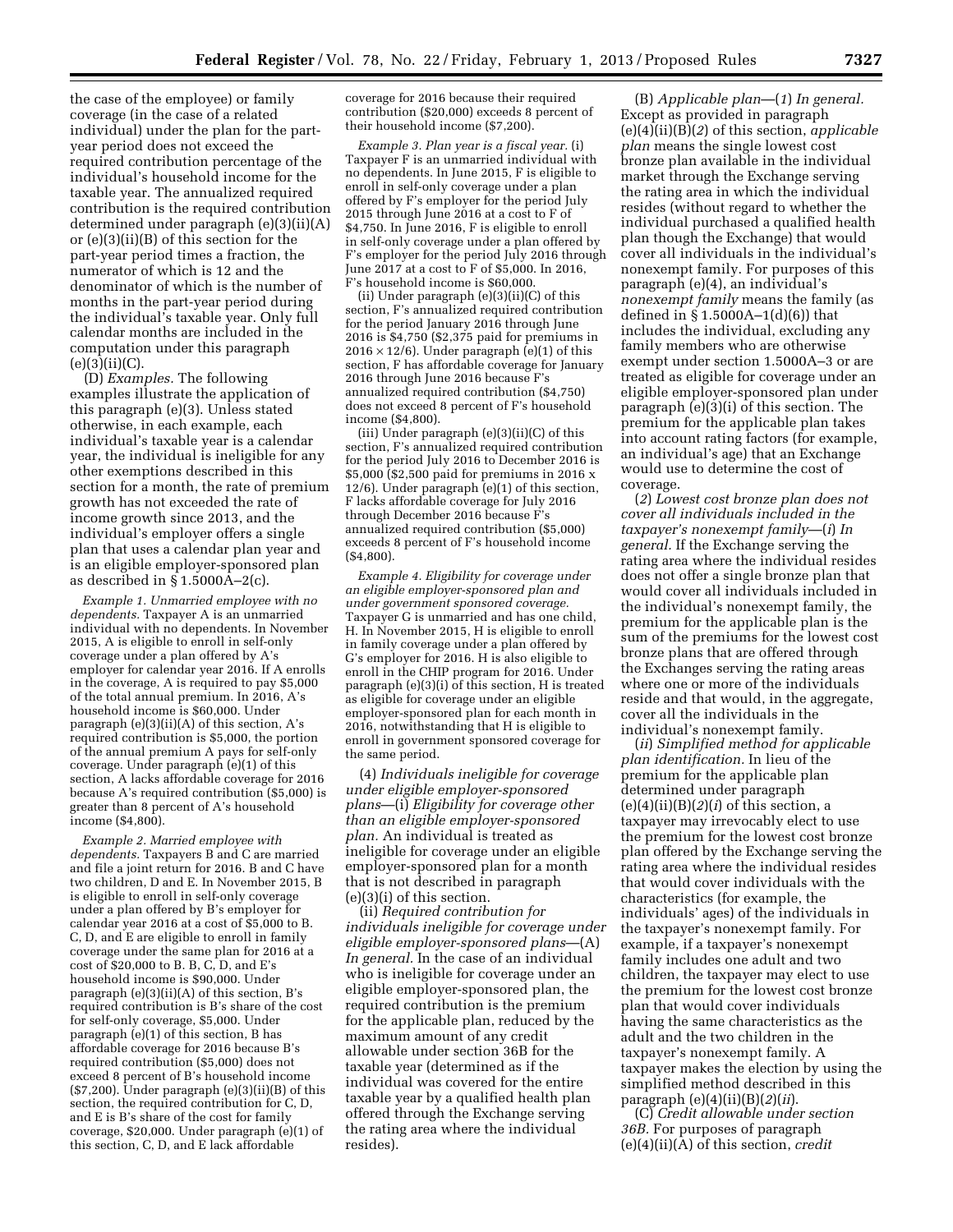*allowable under section 36B* means the maximum amount of the credit that would be allowable to the individual (or to the taxpayer who can properly claim the individual as a dependent) under section 36B if all members of the individual's nonexempt family enrolled in a qualified health plan through the Exchange serving the rating area where the individual resides.

(D) *Required contribution for partyear period.* For each individual described in paragraph (e)(4)(ii)(A) of this section, affordability under paragraph (e)(4) of this section is determined separately for each period described in paragraph (e)(4)(ii)(E) of this section that is less than a 12-month period. Coverage under a plan is affordable for a part-year period if the annualized required contribution for coverage under the plan for the partyear period does not exceed the required contribution percentage of the individual's household income for the taxable year. The annualized required contribution is the required contribution determined under paragraph (e)(4)(ii)(A) of this section for the part-year period times a fraction, the numerator of which is 12 and the denominator of which is the number of months in the part-year period during the individual's taxable year. Only full calendar months are included in the computation under this paragraph (e)(4)(ii)(D).

(iii) *Examples.* The following examples illustrate the provisions of this paragraph (e)(4). Unless stated otherwise, in each example the taxpayer's taxable year is a calendar year, the rate of premium growth has not exceeded the rate of income growth since 2013, and the taxpayer is ineligible for any of the exemptions described in paragraphs (b) through (i) of this section for a month.

*Example 1. Unmarried employee with no dependents.* (i) Taxpayer G is an unmarried individual with no dependents. G is ineligible to enroll in any minimum essential coverage other than coverage in the individual market for all months in 2016. The annual premium for the lowest cost bronze self-only plan in G's rating area (G's applicable plan) is \$5,000. The adjusted annual premium for the second lowest cost silver self-only plan in G's rating area (G's applicable benchmark plan within the meaning of § 1.36B–3(f)) is \$5,500. In 2016 G's household income is \$40,000, which is 358 percent of the Federal poverty line for G's family size for the taxable year.

(ii) Under paragraph (e)(4)(ii)(C) of this section, the credit allowable under section 36B is determined pursuant to section 36B. With household income at 358 percent of the Federal poverty line, G's applicable percentage is 9.5. Because each month in 2016 is a coverage month (within the meaning of  $\S 1.36B-3(c)$ , G's maximum

credit allowable under section 36B is the excess of G's premium for the applicable benchmark plan over the product of G's household income and G's applicable percentage (\$1,700). Therefore, under paragraph (e)(4)(ii)(A) of this section, G's required contribution is \$3,300. Under paragraph (e)(1) of this section, G lacks affordable coverage for 2016 because G's required contribution (\$3,300) exceeds 8 percent of G's household income (\$3,200).

*Example 2. Family.* (i) In 2016 Taxpayers M and N are married and file a joint return. M and N have two children, P and Q. M, N, P, and Q are ineligible to enroll in minimum essential coverage other than coverage in the individual market for a month in 2016. The annual premium for M, N, P, and Q's applicable plan is \$20,000. The adjusted annual premium for M, N, P, and Q's applicable benchmark plan (within the meaning of § 1.36B–3(f)) is \$25,000. M and N's household income is \$80,000, which is 347 percent of the Federal poverty line for a family size of 4 for the taxable year.

(ii) Under paragraph  $(e)(4)(ii)(C)$  of this section, the credit allowable under section 36B is determined pursuant to section 36B. With household income at 347 percent of the Federal poverty line, the applicable percentage is 9.5. Because each month in 2016 is a coverage month (within the meaning of  $\S 1.36B-3(c)$ , the maximum credit allowable under section 36B is the excess of the premium for the applicable benchmark plan over the product of the household income and the applicable percentage (\$17,400). Therefore, under paragraph (e)(4)(ii)(A) of this section, the required contribution for M, N, P, and Q is \$2,600. Under paragraph (f)(2) of this section, M, N, P, and Q have affordable coverage for 2016 because their required contribution (\$2,600) does not exceed 8 percent of their household income (\$6,400).

*Example 3. Family with some members eligible for government sponsored coverage.*  (i) In 2016 Taxpayers U and V are married and file a joint return. U and V have two children, W and X. U and V are ineligible to enroll in minimum essential coverage other than coverage in the individual market for all months in 2016; however, W and X are eligible for coverage under CHIP for 2016 at an annual cost of \$1,000 per child. The annual premium for U,  $\overrightarrow{V}$ , W, and X's applicable plan is \$20,000. The adjusted annual premium for the second lowest cost silver plan that would cover U and V (the applicable benchmark plan (within the meaning of  $\S 1.36B-3(f)$  is \$12,500. U and V's household income is \$50,000, which is 217 percent of the Federal poverty line for a family size of 4 for the taxable year. W and X do not enroll in CHIP coverage.

(ii) Under paragraph  $(e)(4)(ii)(C)$  of this section, the credit allowable under section 36B is determined pursuant to section 36B. With household income at 217 percent of the Federal poverty line, the applicable percentage is 6.89. Each month in 2016 is a coverage month (within the meaning of § 1.36B–3(c)) for U and V, but no months in 2016 are coverage months for W and X because they are eligible for CHIP coverage.

The maximum credit allowable under section 36B is the excess of the premium for the applicable benchmark plan over the product of the household income and the applicable percentage (\$9,055). Therefore, under paragraph (e)(4)(ii)(A) of this section, the required contribution is \$10,945. Under paragraph (e)(1) of this section, U, V, W, and X lack affordable coverage for 2016 because their required contribution (\$10,945) exceeds 8 percent of their household income (\$4,000).

*Example 4. Family with some members enrolled in government sponsored minimum essential coverage.* The facts are the same as *Example 3,* except W and X enroll in CHIP coverage on January 1, 2016. Under paragraph (e)(4)(ii)(B), U, V, W, and X are members of U and V's nonexempt family for 2016. Therefore, the annual premium for the applicable plan is the same as in *Example 3*  (\$20,000). The maximum credit allowable under section 36B is also the same as in *Example 3* (\$9,055). Under paragraph  $(e)(4)(ii)(A)$  of this section, the required contribution is \$10,945. Under paragraph (e)(1) of this section, U and V lack affordable coverage for 2016 because their required contribution (\$10,945) exceeds 8 percent of their household income (\$4,000).

*Example 5. Simplified method for applicable plan identification.* (i) In 2016 Taxpayer Y, a 42-year old unmarried individual, lives with her 17-year old nephew, Z. Y properly claims Z as a dependent for 2016. Neither Y nor Z is eligible for minimum essential coverage other than coverage in the individual market in 2016. The Exchange serving the rating area where Y and Z reside does not offer any plan that would cover them both. For 2016, the annual premium for the lowest cost bronze plan covering Y is \$5,000, and the annual premium for the lowest cost bronze plan covering Z is \$4,500. The premium for the lowest cost bronze plan that would cover individuals with the characteristics of Y and Z that is offered in the Exchange serving the rating area where Y and Z reside is \$10,000.

(ii) Under paragraph (e)(4)(ii)(B), Z is included in Y's nonexempt family. Under paragraph (e)(4)(ii)(B)(*2*)(*i*) of this section, the premium for the applicable plan is the sum of the premiums for the lowest cost bronze plans that would cover Y and Z, or \$9,500  $($ \$5,000 + \$4,500). Alternatively, under paragraph (e)(4)(ii)(B)(*2*)(*ii*) of this section, Y may irrevocably elect to use the premium for the lowest cost bronze plan that would cover individuals with the characteristics of Y and Z that is offered in the Exchange (\$10,000) as the premium for the applicable plan in determining qualification for the exemption described in paragraph (e)(1) of this section.

(f) *Household income below filing threshold*—(1) *In general.* An individual is an exempt individual for any taxable year for which the individual's household income is less than the applicable filing threshold.

(2) *Applicable filing threshold*—(i) *In general.* For purposes of this section, *applicable filing threshold* means the amount of gross income that would trigger an individual's requirement to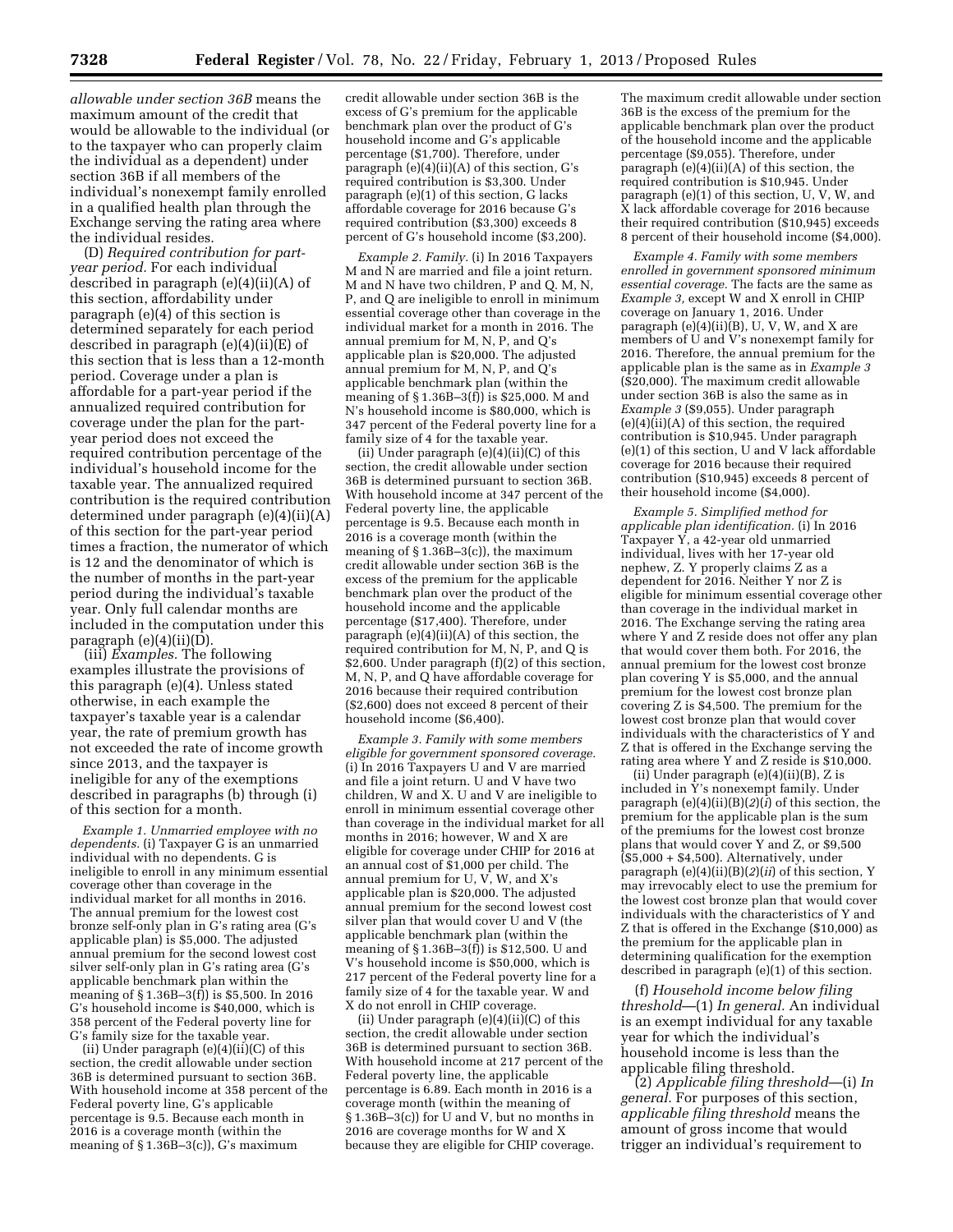file a Federal income tax return under section 6012(a)(1).

(ii) *Certain dependents.* The applicable filing threshold for an individual who is properly claimed as a dependent by another taxpayer is equal to the other taxpayer's applicable filing threshold.

(g) *Members of Indian tribes.* An individual is an exempt individual for a month that includes a day on which the individual is a member of an Indian tribe. For purposes of this section, *Indian tribe* means a group or community described in section  $45A(c)(6)$ .

(h) *Individuals with hardship exemption certification*—(1) *In general.*  An individual is an exempt individual for a month that includes a day on which the individual has in effect a hardship exemption certification described in paragraph (h)(2) of this section.

(2) *Hardship exemption certification.*  A hardship exemption certification is issued by an Exchange under section 1311(d)(4)(H) of the Affordable Care Act (42 U.S.C. 18031(d)(4)(H)) and 45 CFR 155.605(g) and 45 CFR 155.615(f) and certifies that an individual has suffered a hardship (as that term is defined in 45 CFR 166.605(g)) with respect to the capability to obtain minimum essential coverage.

(i) [Reserved]

(j) *Individuals with certain short coverage gaps*—(1) *In general.* An individual is an exempt individual for a month the last day of which is included in a short coverage gap.

(2) *Short coverage gap*—(i) *In general. Short coverage gap* means a continuous period of less than three months in which the individual is not covered under minimum essential coverage. If the individual does not have minimum essential coverage for a continuous period of three or more months, none of the months included in the continuous period is treated as included in a short coverage gap.

(ii) *Coordination with other exemptions.* For purposes of this paragraph (j), an individual is treated as having minimum essential coverage for a month in which an individual is exempt under any of paragraphs (a) through (h) of this section.

(iii) *More than one short coverage gap during calendar year.* If a calendar year includes more than one short coverage gap, the exemption provided by this paragraph (j) only applies to the earliest short coverage gap.

(3) *Continuous period*—(i) *In general.*  Except as provided in paragraph (j)(3)(ii) of this section, the number of months included in a continuous period is

determined without regard to the calendar years in which months included in that period occur.

(ii) *Continuous period straddling more than one taxable year.* If an individual does not have minimum essential coverage for a continuous period that begins in one taxable year and ends in the next, for purposes of applying this paragraph (j) to the first taxable year, the months in the second taxable year included in the continuous period are disregarded. For purposes of applying this paragraph (j) to the second taxable year, the months in the first taxable year included in the continuous period are taken into account.

(4) *Examples.* The following examples illustrate the provisions of this paragraph (j). Unless stated otherwise, in each example the taxpayer's taxable year is a calendar year and the taxpayer is ineligible for any of the exemptions described in paragraphs (a) through (h) of this section for a month.

*Example 1. Short coverage gap.* Taxpayer D has minimum essential coverage in 2016 from January 1 through March 2. After March 2, D does not have minimum essential coverage until D enrolls in an eligible employer-sponsored plan effective June 15. Under § 1.5000A–1(b), for purposes of section 5000A, D has minimum essential coverage for January, February, March, and June through December. D's continuous period without coverage is 2 months, April and May. April and May constitute a short coverage gap under paragraph (j)(2)(i) of this section.

*Example 2. Continuous period of 3 months or more.* The facts are the same as in *Example 1,* except D's coverage is not effective until July 1. D's continuous period without coverage is 3 months, April, May, and June. Under paragraph (j)(2)(i) of this section, April, May, and June are not included in a short coverage gap.

*Example 3. Short coverage gap following exempt period.* Taxpayer E is incarcerated from January 1 through June 2. E enrolls in an eligible employer-sponsored plan effective September 15. Under paragraph (d) of this section, E is exempt for the period January through June. Under paragraph (j)(2)(ii) of this section, E is treated as having minimum essential coverage for this period, and E's continuous period without minimum essential coverage is 2 months, July and August. July and August constitute a short coverage gap under paragraph (j)(2)(i) of this section.

*Example 4. Continuous period covering more than one taxable year.* Taxpayer F, an unmarried individual with no dependents, has minimum essential coverage for the period January 1 through October 15, 2016. F is without coverage until enrolling in an eligible employer-sponsored plan effective February 15, 2017. F files his Federal income tax return for 2016 on March 10, 2017. Under paragraph (j)(3)(ii) of this section, November and December of 2016 are treated as a short

coverage gap. However, November and December of 2016 are included in the continuous period that includes January 2017. The continuous period for 2017 is over 3 months and, therefore, is not a short coverage gap.

*Example 5. Enrollment following loss of coverage.* The facts are the same as in *Example 4* except F loses coverage on June 15, 2017. F enrolls in a new eligible employer-sponsored plan effective September 15, 2017. The continuous period without minimum essential coverage in July and August of 2017 is two months and, therefore, is a short coverage gap. Because January 2017 was not part of a short coverage gap, the earliest short coverage gap occurring in 2017 is the gap that includes July and August.

*Example 6. Multiple coverage gaps.* (i) The facts are the same as in *Example 5* except F has minimum essential coverage for November 2016. Under paragraph (j)(3)(ii) of this section, December 2016 is treated as a short coverage gap.

(ii) December 2016 is included in the continuous period that includes January 2017. This continuous period is two months and, therefore, January 2017 is the earliest month in 2017 that is included in a short coverage gap. Under paragraph (j)(2)(iii) of this section, the exemption under this paragraph (j) applies only to January 2017. Thus, the continuous period without minimum essential coverage in July and August of 2017 is not a short coverage gap.

(k) *Claiming exemptions from the shared responsibility payment*—(1) *Exemptions requiring certification by an Exchange.* An individual obtains a religious conscience exemption certification (described in paragraph (a) of this section) or a hardship exemption certification (described in paragraph (h) of this section) from the Exchange serving the rating area where the individual resides. To claim the exemption, the individual includes the information specified in published guidance of general applicability, see § 601.601(d)(2) of this chapter, with the Federal income tax return for the taxable year that includes the months for which the exemption is sought.

(2) *Exemptions that may be certified by an Exchange or claimed on a Federal income tax return*—(i) *Exemption certified by an Exchange.* The exemptions for members of health care sharing ministries (described in paragraph (b) of this section), incarcerated individuals (described in paragraph (d) of this section), and members of Indian tribes (described in paragraph (g) of this section) may be certified in the manner and within the time specified in 45 CFR 155.610. To claim the exemption, an individual includes the information specified in published guidance of general applicability, see § 601.601(d)(2) of this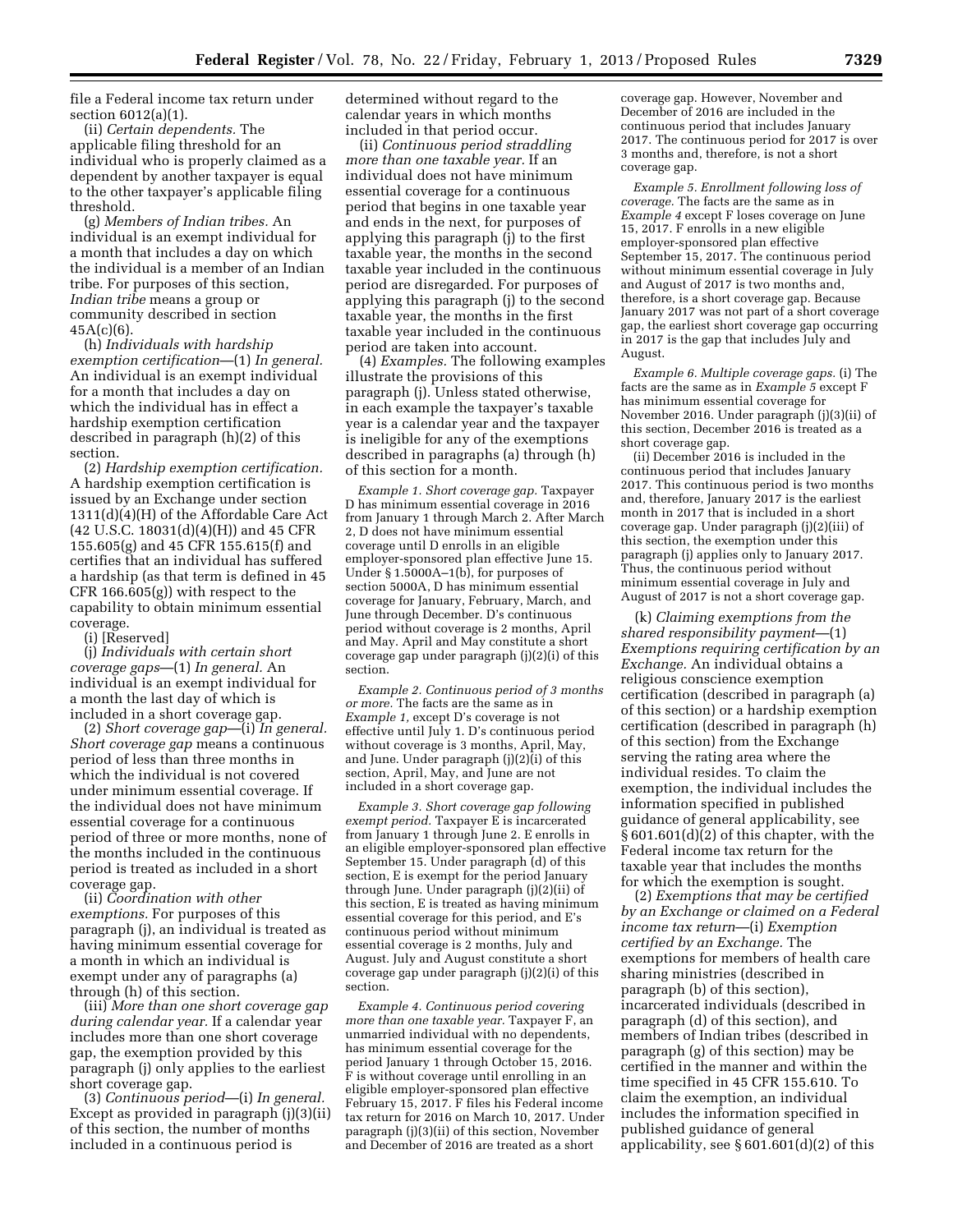chapter, with the Federal income tax return for the taxable year that includes the months for which the exemption is sought.

(ii) *Exemption claimed on a Federal income tax return.* Alternatively, an individual, or a taxpayer who may claim the individual as a dependent for the taxable year, may claim the exemptions for members of health care sharing ministries (described in paragraph (b) of this section), incarcerated individuals (described in paragraph (d) of this section), and members of Indian tribes (described in paragraph (g) of this section) without certification by an Exchange by including the information specified in published guidance of general applicability, see § 601.601(d)(2) of this chapter, with the Federal income tax return for the taxable year that includes the months for which the exemption is sought.

(3) *Exemptions that are claimed on Federal income tax returns.* The exemptions for individuals who lack affordable coverage (described in paragraph (e) of this section), individuals with household income below the applicable return filing threshold (described in paragraph (f) of this section), and individuals with short coverage gaps (described in paragraph (j) of this section) may be claimed only by including the information specified in published guidance of general applicability, see  $\S 601.601(d)(2)$  of this chapter, with the Federal income tax return for the taxable year that includes the months for which the exemption is sought. Taxpayers are not required to file Federal income tax returns solely to claim the exemption for individuals with household income below the applicable return filing threshold (described in paragraph (f) of this section).

### **§ 1.5000A–4 Computation of shared responsibility payment.**

(a) *In general.* For each taxable year the shared responsibility payment is the lesser of—

(1) The sum of the monthly penalty amounts for each individual in the shared responsibility family; or

(2) The sum of the monthly national average bronze plan premiums for the shared responsibility family.

(b) *Monthly penalty amount*—(1) *In general. Monthly penalty amount*  means, for a month that a nonexempt individual is not covered under minimum essential coverage, 1/12 multiplied by the greater of—

(i) The flat dollar amount; or

(ii) The excess income amount.

(2) *Flat dollar amount*—(i) *In general. Flat dollar amount* means the lesser of—

(A) The sum of the applicable dollar amounts for all individuals included in the taxpayer's shared responsibility family; or

(B) 300 percent of the applicable dollar amount (determined without regard to paragraph (b)(2)(iii) of this section) for the calendar year with or within which the taxable year ends.

(ii) *Applicable dollar amount.* Except as provided in paragraphs (b)(2)(iii) and (b)(2)(iv) of this section, the applicable dollar amount is—

(A) \$95 in 2014;

(B) \$325 in 2015; or

(C) \$695 in 2016.

(iii) *Special applicable dollar amount for individuals under age 18.* If an individual has not attained the age of 18 on the first day of a month, the applicable dollar amount for the individual is equal to one-half of the applicable dollar amount (as expressed in paragraph (b)(2)(ii) of this section) for the calendar year in which the month occurs. For purposes of this paragraph (b)(2)(iii), an individual attains the age of 18 on the anniversary of the date when the individual was born. For example, an individual born on March 1, 1999, attains the age of 18 on March 1, 2017.

(iv) *Indexing of applicable dollar amount.* In any calendar year after 2016, the applicable dollar amount is \$695 as increased by the product of \$695 and the cost-of-living adjustment determined under section 1(f)(3) for the calendar year. For purposes of this paragraph (b)(2)(iv) of this section, the cost-of-living adjustment is determined by substituting ''calendar year 2015'' for ''calendar year 1992'' in section 1(f)(3)(B). If any increase under this paragraph (b)(2)(iv) is not a multiple of \$50, the increase is rounded to the next lowest multiple of \$50.

(3) *Excess income amount*—(i) *In general. Excess income amount* means the product of—

(A) The excess of the taxpayer's household income over the taxpayer's applicable filing threshold (as defined in § 1.5000A–3(f)(2)); and

(B) The income percentage.

(ii) *Income percentage.* For purposes of this section, *income percentage*  means—

(A) 1.0 percent for taxable years beginning in 2013;

(B) 1.0 percent for taxable years beginning in 2014;

(C) 2.0 percent for taxable years beginning in 2015; or

(D) 2.5 percent for taxable years beginning after 2015.

(c) *Monthly national average bronze plan premium. Monthly national average bronze plan premium* means,

for a month for which a shared responsibility payment is imposed, 1⁄12 of the annual national average premium for qualified health plans that have a bronze level of coverage, would provide coverage for the taxpayer's shared responsibility family members who do not have minimum essential coverage for the month, and are offered through Exchanges for plan years beginning in the calendar year with or within which the taxable year ends.

(d) *Examples.* The following examples illustrate the provisions of this section. In each example the taxpayer's taxable year is a calendar year and all members of the taxpayer's shared responsibility family are ineligible for any of the exemptions described in § 1.5000A–3 for a month.

*Example 1. Unmarried taxpayer without minimum essential coverage.* (i) In 2016 Taxpayer G is an unmarried individual with no dependents. G does not have minimum essential coverage for any month in 2016. G's household income is \$120,000. G's applicable filing threshold is \$12,000. The annual national average bronze plan premium for G is \$5,000.

(ii) For each month in 2016, under paragraph (b)(2)(ii) of this section, G's applicable dollar amount is \$695. Under paragraph (b)(2) of this section, G's flat dollar amount is \$695 (the lesser of \$695 and \$2,085  $($695 \times 3)$ ). Under paragraph (b)(3) of this section, G's excess income amount is \$2,700  $((\$120,000 - \$12,000) \times 0.025)$ . Therefore, under paragraph (b)(1) of this section, the monthly penalty amount is \$225 (the greater of \$58 (\$695/12) or \$225 (\$2,700/12)).

(iii) The sum of the monthly penalty amounts is  $$2,700$  ( $$225 \times 12$ ). The sum of the monthly national average bronze plan premiums is \$5,000 (\$5,000/12  $\times$  12). Therefore, under paragraph (a) of this section, the shared responsibility payment imposed on G for  $2016$  is \$2,700 (the lesser of \$2,700 or \$5,000).

*Example 2. Part-year coverage.* The facts are the same as in *Example 1,* except G has minimum essential coverage for January through June. The sum of the monthly penalty amounts is \$1,350 (\$225  $\times$  6). The sum of the monthly national average bronze plan premiums is \$2,500 (\$5,000/12  $\times$  6). Therefore, under paragraph (a) of this section, the shared responsibility payment imposed on G for  $2016$  is \$1,350 (the lesser of \$1,350 or \$2,500).

*Example 3. Family without minimum essential coverage.* (i) In 2016, Taxpayers H and J are married and file a joint return. H and J have three children: K, age 21, L, age 15, and M, age 10. No member of the family has minimum essential coverage for any month in 2016. H and J's household income is \$120,000. H and J's applicable filing threshold is \$24,000. The annual national average bronze plan premium for a family of 5 (2 adults, 3 children) is \$20,000.

(ii) For each month in 2016, under paragraphs (b)(2)(ii) and (b)(2)(iii) of this section, the applicable dollar amount is \$2,780 ( $($695 \times 3$ adults) + (($695/2) \times 2$$